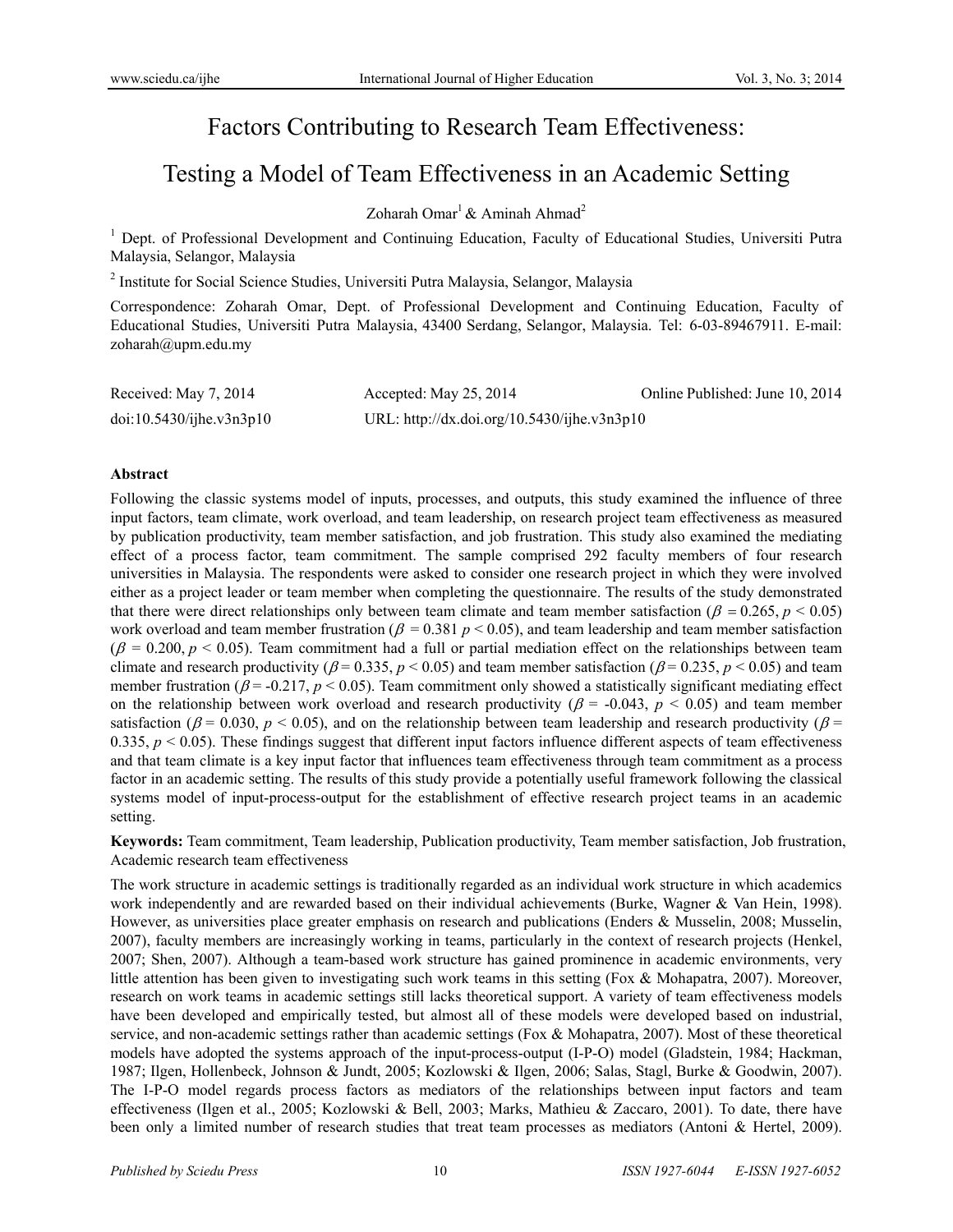Moreover, although these models have suggested multi-dimensional outcomes to measure work team effectiveness (Cohen & Bailey, 1997), research on work teams in academic settings has focused solely on publication productivity as a team outcome (Fox & Mohapatra, 2007; Toutkoushian, Porter, Danielson & Hollis, 2003). Focusing solely on productive output as a measure of team effectiveness would disregard the possibility that teams can become burned out because of unresolved conflicts (Sundstorm, de Meuse & Futrell, 1990). Hence, studies should investigate other outcome measures such as team member satisfaction and well-being when investigating team effectiveness in academia.

The present study aimed to examine the influence of three input factors, team climate, work overload, and team leadership, on the effectiveness of academic research teams as measured by research productivity, team member satisfaction, and team member frustration. Second, this study examined the mediating effect of team commitment as a process factor on the relationships between the input and output factors examined. The importance of this study lies in the need for successful collaborative research teams in academia. Academic staffs are increasingly required to build up a sustainable research profile and develop an international reputation through publications (Hazelkorn & Moynihan, 2010). They must acquire research competencies, a complex process that requires significant resources (Hazelkorn & Moynihan, 2010). Therefore, it is pertinent to conduct more research on factors that contribute to research team effectiveness in the academic setting so that academicians can develop sustainable research profiles and gain international reputations. Moreover, because most of the existing theories and studies pertaining to work teams are based in an industrial setting, the model developed here may serve as a foundation for testing and developing a model of effective research teams in an academic setting following the classical systems model. In addition, most of the work team effectiveness models have focused on the positive outcomes. Unlike traditional team members, academic staffs often carry myriad roles and responsibilities and working in research team forms only a part of their responsibilities. Moreover, academic staff may be involved in multiple research projects at the same time. These myriad roles and demands contribute to a heavy workload, which has been associated with burnout and frustrations among academic staffs (Gonzalez & Bernard, 2006). Therefore, this study extended the existing models of work team effectiveness to examine the workload of academic staffs involved in research projects by examining whether working in teams may reduce negative outcomes such as the frustrations experienced by academic staffs.

## **1. Concepual Framework**

Project teams are formed with the aim of producing one-time outputs, such as a new product or service (Cohen & Bailey, 1997). In an academic setting, project teams consist of faculty members from various disciplines and areas of expertise grouped together to conduct research, and they may receive funding through grants requiring that specific goals be achieved within a specified time limit (Ryser, Halseth & Thien, 2009). This study draws on the sociotechnical system theory (STS theory) (Fox, 1995; Trist & Bamforth, 1951;) and from theoretical models of work team effectiveness. The STS theory suggests the integration (joint optimization) of social requirements and technical requirements. The latter comprises materials, machines, processes, and task structures used to convert inputs into outputs (Emery, 1959; Fox, 1995). The former includes work structures and occupational roles (Fox, 1995) that relate people to technology and to each other, e.g., the organization of work roles, support services, and the coordination of interdependent tasks (Fox, 1995). Organizations should focus on both of these sub-systems. Teams that focus primarily on tasks tend to overlook relationship issues and may experience strained and tense interactions. Meanwhile, teams that focus exclusively on the relationships between members may not be able to achieve their goals (Yeatts & Hyten, 1998). Hence, the combination of technical systems (work distribution, materials, and processes) and social systems (team climate, leadership, and coordination) is needed to yield team effectiveness: the improved productivity and well-being of team members.

The theoretical models of work team effectiveness adopted in this study were Gladstein's (1984) model of work team effectiveness, Pearce and Ravlin's (1987) model of self-regulating work group performance, and Tannenbaum, Beard and Salas's (1992) model of work team performance. The use of I-P-O models to frame team effectiveness is consistent with STS theory (Salas et al., 2007). These models suggest different input factors, such as task characteristics, leadership factors, organizational and situational characteristics, individual characteristics, team climate, and team cohesiveness. The I-P-O models posit that input factors are the primary causes of a process, which in turn influences team outcomes (Antoni & Hertel, 2009; Kozlowski & Bell, 2003). The process factors in the I-P-O framework are the mediating mechanisms linking input factors to output factors (Antoni & Hertel, 2009; Marks, Mathieu & Zaccaro, 2001; Yeatts & Hyten, 1998).

Even though models of work team effectiveness have suggested various typologies of team processes, there remains a lack of a unified conception of what team process means. Scholars have suggested that a team process is comprised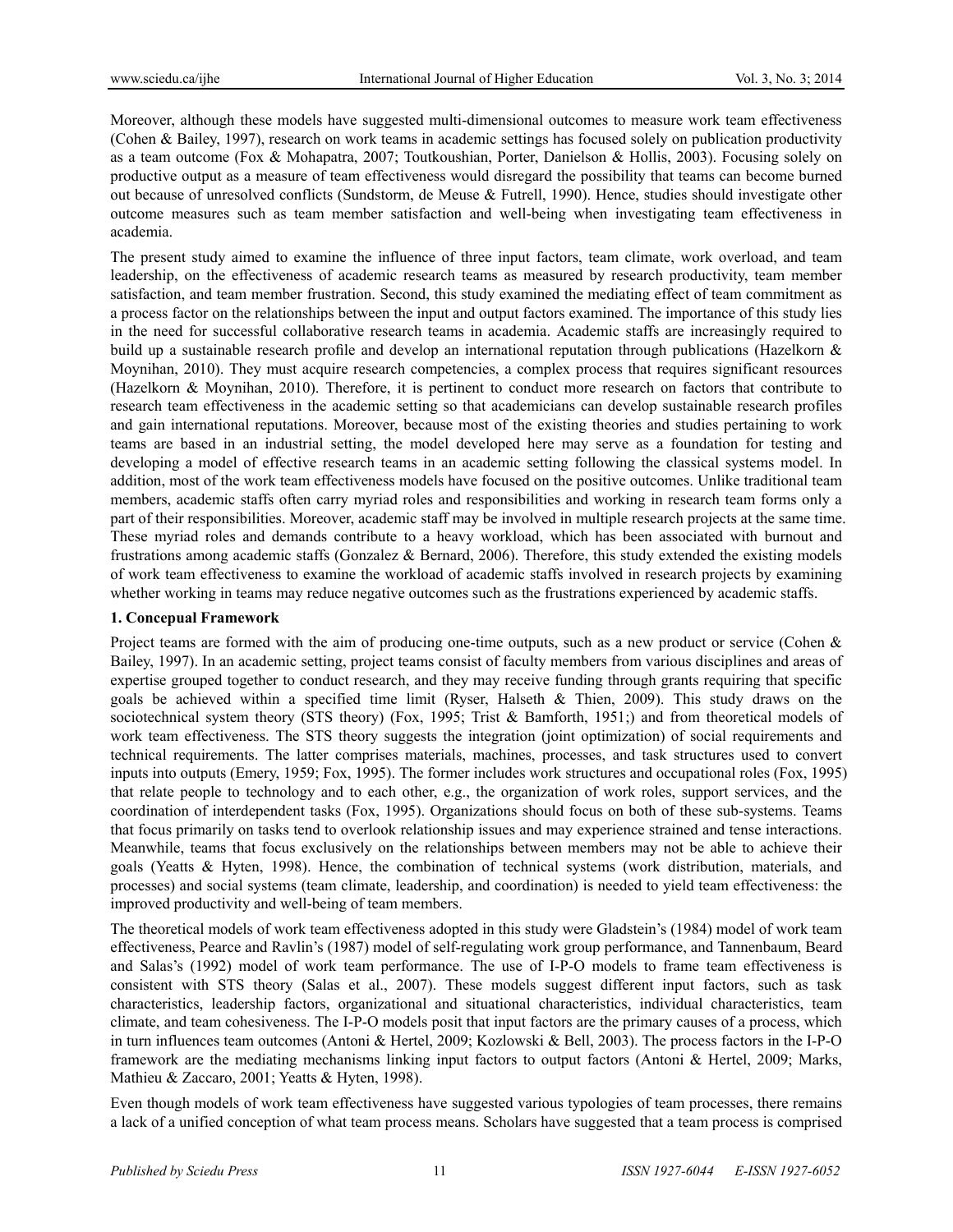of two distinct processes, i.e., a task work process and a teamwork process (Goodwin, Burke, Wildman & Salas, 2009). The former refers to a/the team's interactions with tasks, tools, machines, and systems. Meanwhile, the latter refers to the set of interrelated thoughts, actions, and feelings that each team member engages in that are needed for team effectiveness (Goodwin et al., 2009). Marks et al. (2001) however have distinguished between the team process and emergent states. They suggest that the team process involves members interacting with other members and their task environment. Emergent states, which refer to the cognitive, motivational, and affective states of teams (such as team potency, team efficacy and trust), are not considered as a process but are products of team process outcomes (Marks et al., 2001). Marks et al. (2001) suggested that teams perform different processes at different times which they called performance episodes which refers to distinguishable periods of time over which work is performed and evaluated. They classified the team processes into three dimensions which occur during and between the performance episodes namely transition processes, action processes and interpersonal processes. In this study, we focused on interpersonal processes. Others such as Antoni and Hertel (2009) have incorporated emergent states as part of the team process. They argued that although it may conceptually be useful to restrict the definition of a team process to team interactions, in reality, it is difficult to distinguish between task work and emergent states. All of these distinctions and typologies remain inconclusive to date (Rico, de la Hera & Tabernero, 2011). Finally, output factors are outcomes that are achieved by the team, often referred to as work team effectiveness (Goodwin et al., 2009, p.41). Past studies have measured team effectiveness from multidimensional perspectives. They are commonly analyzed based on three dimensions, namely: 1) the group's productive output; which is considered as a team or group-level outcome, such as team performance and productivity, 2) the capability of members to work interdependently in the future; which is also a group-level outcome (Rico et al., 2011), and 3) the growth and personal well-being of team members; which is concerned with the affective reactions of team members, such as satisfaction with the team (Antoni & Hertel, 2009; Cohen & Bailey, 1997; Goodwin et al., 2009; Mathieu, Maynard, Rapp & Gilson, 2008).



Figure 1. Conceptual Framework of this Study

This study focused on three input factors, namely, team leadership, team climate, and work overload (see Figure 1). Team climate and team leadership are elements of the social system (Fox, 1995). Team climate is a part of team characteristics (input factors) in Tannenbaum et al.'s (1992) model of team performance. Leadership is considered as an input factor in Gladstein's (1984) model. Meanwhile, work overload is part of the technical system because it relates to task structures (Emery, 1959). The workload experienced by team members can be construed as individual characteristics of the team member. In Tannenbaum et al.'s (1992) model, individual characteristics are considered as input factors.

The process factor examined is team commitment (Pearce & Ravlin, 1987; Yeatts & Hyten, 1998). Drawing from Pearce and Ravlin's (1987) model of self-regulating work group performance, we proposed team commitment as a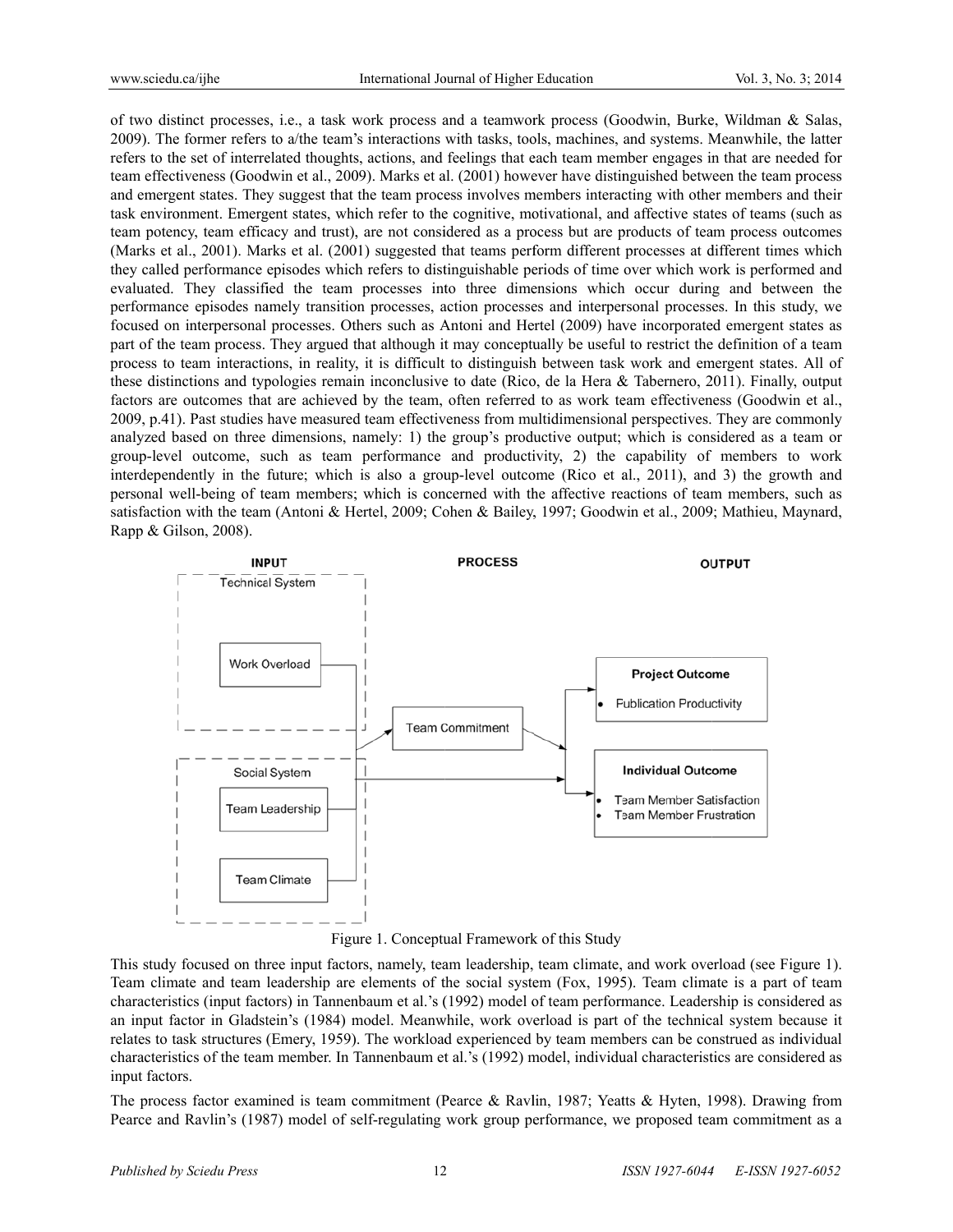teamwork process factor. We also find support for this proposition from Marks et al.'s (2001) conceptualization of teamwork interpersonal processes that refers to team activities that are focused on the management of interpersonal relations. They suggested three dimensions of teamwork interpersonal processes, namely conflict management, motivation and confidence building, and affect management. We suggest that team commitment represents part of affect management dimensions. Affect management refers to activities that foster emotional balance, togetherness, and effective coping with stressful demands and frustration (LePine, Piccolo, Jackson, Mathieu & Saul, 2008; Marks, et al., 2001). Since team commitment is characterized by a strong belief in and acceptance of the team's goals and values, a willingness to exert considerable effort on behalf of the team, a strong desire to maintain membership on the team (Bishop, Scott & Burroughs, 2000), and a willingness to participate fully in group processes (Pearce  $\&$ Ravlin, 1987), team commitment may be construed as part of activities that foster emotional balance, togetherness and effective coping with stressful demands and frustrations. Moreover, Watson, Ponthieu and Critelli (1995), based on their qualitative findings, have suggested four dimensions of interpersonal teamwork processes one of which is team commitment. Watson et al. (1995) described team commitment as coordination of group effort, having enthusiasm for team performance, and focusing on common team goals. Literatures have emphasised the importance of highly committed team members to help teams succeed (Aubé & Rousseau, 2011; Becker-Reems, 1994; Fisher, Rayner & Belgrad, 1995; Larson & LaFasto, 1989). Despite the importance of team commitment, very little attention has been given to examining this variable in the team setting and in testing its mediating effect as a process factor.

This study examined three domains of team effectiveness, namely: research productivity, which measures group-level effectiveness, team member satisfaction, and team member frustration, which measures the affective reactions of team members (Cohen & Bailey, 1997). Research productivity refers to the number of articles published and accepted for publication (Fox & Mohapatra, 2007). It is often used as a measure of research productivity and is central to performance in the academic setting (Fox & Mohapatra, 2007). Team member satisfaction refers to members' attitudes toward their work unit and their willingness to continue working together over time (Hackman & Morris, 1975). Almost all of the models of work team effectiveness have suggested team member satisfaction as an output factor (Gladstein, 1984, Rico et al., 2011; Hackman, 1987; Pearce & Ravlin, 1987). In this study, team member frustration was examined because working in a team can be frustrating, as it requires a team to work together and take collective actions and decisions, which may not be easily achieved due to conflicts between team members (Hackman, 1987; Vidal, 2007). Frustration can be defined as both the interference with goal attainment or goal-oriented activity and the interference with goal maintenance (Spector, 1978) and is considered to be a form of psychological strain similar to feelings of stress (Whinghter, Cunningham, Wang & Burnfield, 2008). The challenge of working in a team may be more pervasive in an academic setting due to the individualized nature of academic work and the multifaceted roles carried by academic staffs (Burke et al., 1998). Studies on work team effectiveness have predominantly examined team member satisfaction when examining team effectiveness at the individual level. Based on the STS theory, individual well-being or social/psychological outcomes (Appelbaum, 1997) cover various aspects of individual affective and behavioral reactions and are not only concerned with members' satisfaction. Affective reactions are not only concerned with positive reactions but also include job dissatisfaction, feelings of stress, feelings of frustration, anxiety and anger (Fox & Spector, 1999). Furthermore, frustration at work was chosen due to its importance to mental health outcomes (Whinghter et al., 2008).

## *1.1 Team Climate and Research Team Effectiveness*

Team climate refers to the members' shared representation of a permanent or semi-permanent work team (Anderson & West, 1996), which comprises vision, participative safety, task orientation, support for innovation, and interaction frequency (Kivimaki, Kuk, Elovainio, Thomson, Kalliomäki-Levanto & Heikkila, 1997). The team climate is important for team effectiveness (Loo, 2003). When team members share a similar pattern of understanding and behavior with other team members in their team, team commitment is strengthened. A psychologically safe climate allows people to feel free to ask questions, seek feedback, or discuss errors in their work because they do not expect to be penalized or to lose esteem (Ortega, Sanchez-Manzanares, Gill & Rico, 2010). Such a climate facilitates work team effectiveness. Past research reported that a positive team climate predicts general satisfaction (Proudfoot, et al., 2007). Proudfoot et al. (2007) also found that teams that had clear shared objectives were more structured, had a clear focus on tasks, worked well as a team and were more effective in their delivery. Past studies have reported that faculty members' perceptions of their departments' climate as exciting were positively associated with higher publication productivity (Fox & Mohapatra, 2007).

Working in teams can be frustrating (Vidal, 2007). The experience of frustration at work begins with an environmental event or situation that interferes with or prevents an individual from achieving or maintaining his or her personal goal at work (Fox & Spector, 1999; Spector, 1997). Team climate is considered as an environmental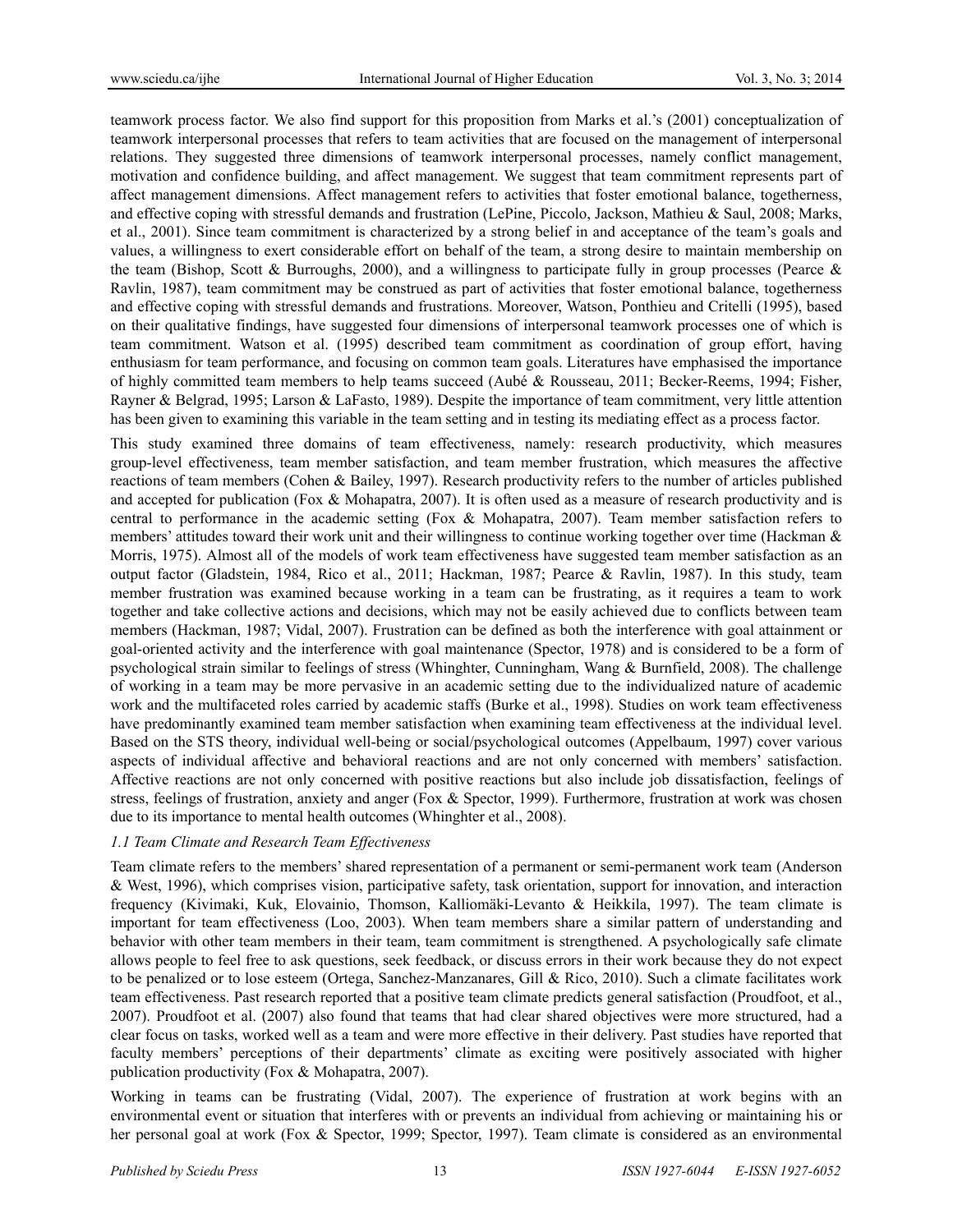factor that may inhibit or increase team member frustrations. When the team climate is positive, team members share similar understandings and actions with other team members. Members are also able to give and seek feedback from each other. Such a climate may assist team members in achieving their personal and team goals, which in turn may alleviate team member frustrations. Loo's (2003) qualitative study also revealed that teams with high positive team climate express very few frustrations with teamwork and other team members. Therefore, when research project team members develop a positive team climate, they will be committed to executing their roles and responsibilities because they will be actively involved in a non-threatening team atmosphere. Furthermore, shared perceptions and understandings among team members would elicit greater cooperation among members that may enhance members' satisfaction with the team and experience less frustration. It is therefore hypothesized that:

H1a: Positive team climate will positively influence research productivity.

H1b: Positive team climate will positively influence team member satisfaction.

H1c: Positive team climate will negatively influence team member frustration.

### *1.2 Leadership and Research Team Effectiveness*

Team leadership is a complex phenomenon with a variety of conceptualizations (e.g., functions, roles, traits, competencies, implicit perceptions, and negotiated dyadic role exchanges) (Salas et al., 2007). In research project teams, the project leader leads and supervises the research according to the approved research proposal submitted with a grant application. Empirical evidence has shown that team leadership behavior influences employee performance, team productivity, team learning, and proactive behavior (Burke, Stagl, Klien, Goodwin, Salas & Halpin, 2006). For instance, leaders seek information that guides their problem-solving decisions that in turn serve to guide team members' behavior. They manage their personnel and material resources by providing compelling direction, enabling structures, and expert coaching and ensure that a supportive organizational context exists so that team members have easy access to resources, all which may enhance team effectiveness (Burke et al., 2006). Leaders' functions directed at coaching, developing, and mentoring the team, referred to as task leadership (Gladstein, 1984) or functional leadership (Burke et al., 2006), have been shown to enhance team processes and effectiveness (Morgeson, DeRue & Karam, 2010). Team leader behavior was found to have a positive influence on team member satisfaction (Miles & Mangold, 2002). If team members have a negative perception about their team leader, they are likely to experience internal tensions, which may negatively affect team member satisfaction with the team (Miles & Mangold, 2002). Inevitably, an effective team leader who provides clear definitions of roles and goals will minimize frustration among team members (Kotlyar & Karakowsky, 2007). This study investigated the following hypotheses:

H2a: Team leader behaviors associated with coaching, facilitating and managing the team will positively influence research productivity.

H2b: Team leader behaviors associated with coaching, facilitating and managing the team will positively influence team member satisfaction.

H2c: Team leader behaviors associated with coaching, facilitating and managing the team will negatively influence team member frustration.

### *1.3 Work Overload and Research Team Effectiveness*

Academics are experiencing greater work overload due to increasing requirements for research productivity and publications and other growing responsibilities (Coaldrake & Stedman, 1999; Vardi, 2009). Academic duties consist of teaching, supervising students, research, administration, and service to the profession and the community (Coaldrake & Steadman, 1999; Forgasz & Leder, 2006). These varied responsibilities require a substantial time commitment, and faculty members are often caught between these competing obligations (Boyer, 1990). Work overload often occurs as a result of simultaneous and conflicting pressures, which may harm team effectiveness (Marrone, Tesluk & Carson, 2007). Individuals who occupy cognitively demanding and autonomous jobs, as is the case in academia, have a heavy workload stemming from multiple sources, resulting in increased frustration and decreased job satisfaction and performance (Whinghter et al., 2008). It is therefore hypothesized that:

H3a: Team member work overload will negatively influence research productivity.

H3b: Team member work overload will negatively influence team member satisfaction.

H3c: Team member work overload will positively influence team member frustration.

*1.4 The Mediating Effect of Team Commitment* 

Team commitment refers to an "individual's feelings of identification with and attachment to the group's or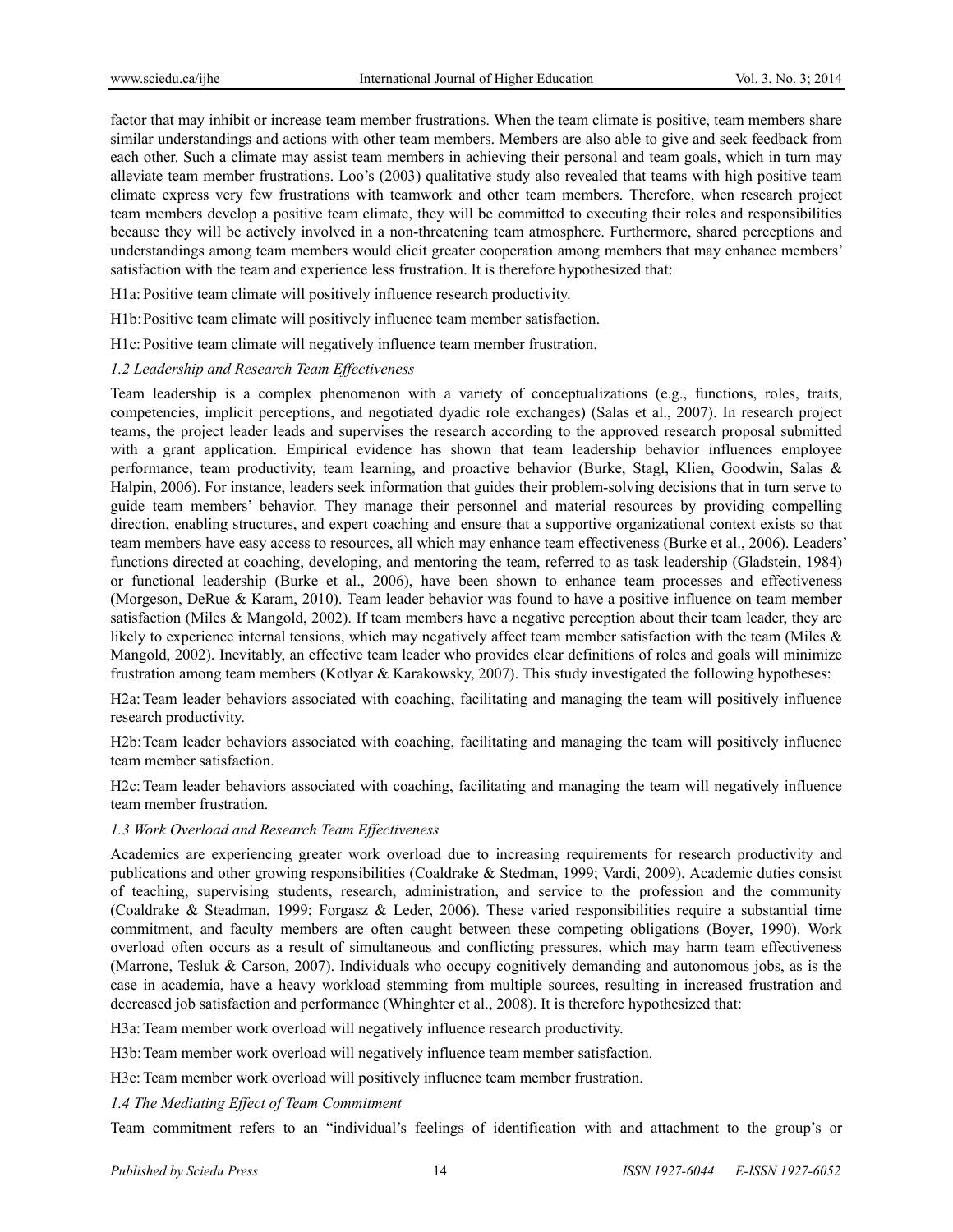organization's goals or task" (Bettenhausen, 1991, p.364) that provide "a force that binds an individual to a course of action of relevance to one or more targets" (Powell, Gavin & Picolli, 2006, p.286). It is characterized by a strong belief in and acceptance of the team's goals and values, a willingness to exert considerable effort on behalf of the team, a strong desire to maintain membership on the team (Bishop, Scott & Burroughs, 2000), and a willingness to participate fully in group processes (Pearce & Ravlin, 1987). Input factors such as team leadership and team climate were reported to have a positive influence on team commitment (Burke et al., 2006; McComb, Kennedy, Green & Compton, 2008; Proudfoot et al., 2007). When research project team members develop a positive team climate, they will be committed to executing their roles and responsibilities because they are actively involved in a non-threatening team atmosphere (Ortega et al., 2010). Leaders who facilitate interactions within the team as well as task processes such as coordination and communication will be able to enhance the bonds among team members and their commitment to the team (Morgeson et al., 2010). Work overload, on the other hand, may negatively impact the commitment of academic staff to be "research active" (Lyons & Ingersoll, 2010, p.139; Mathieu & Zajac, 1990). Therefore, when academics are overloaded with a myriad of important academic functions, they may be less likely to be committed to their research project team.

Because the feeling of commitment reflects an individual's psychological disposition to their work, team member commitment will have a direct impact on team effectiveness (Powell et al., 2006). Committed employees are more likely to be intrinsically satisfied, have positive relationships with co-workers (Mathieu & Zajac, 1990), and make positive contributions to team performance (Aubé & Rousseau, 2005). Hence, the feeling of commitment evokes a sense of duty and willingness to achieve project goals (Hoegl, Weinkauf & Gemuenden, 2004). Moreover, when teams are highly committed to reaching their shared goals, they tend to motivate their fellow team members to build and maintain positive relationships with each other, satisfying rather than frustrating their individual needs (Aubé  $\&$ Rousseau, 2005). In the context of this study, when academic research team members are committed to their team, they are more likely to be willing to work towards achieving their research project goals which involves writing papers for conference or journal publications. They will also be more satisfied with their teams and may experience a lesser feeling of frustration.

The I-P-O framework posits that input factors are the primary cause of a process, which in turn mediates the effects of inputs on outcomes (Antoni & Hertel, 2009; Kozlowski & Bell, 2003; Kozlowski & Ilgen, 2006). Based on this, we posit that the reason input factors such as team climate, team leadership, and work overload are related to output factors such as team performance, satisfaction and frustration is attributable to team commitment. Therefore, because the relationships between team climate, work overload, and team leadership (input factors) and team commitment (process factor) and team performance, satisfaction and frustration (output factors) have been previously confirmed, we hypothesize that:

H4a Team commitment mediates the relationship between team climate and research productivity, team member satisfaction, and team member frustration.

H4b Team commitment mediates the relationship between work overload and research productivity, team member satisfaction, and team member frustration.

H4c Team commitment mediates the relationship between team leadership and research productivity, team member satisfaction, and team member frustration.

## **2. Method**

### *2.1 Sample*

The study population comprised 2,429 faculty members from various disciplines and faculties who were involved as principal researchers and/or co-researchers in a research project that began within the previous two years. We selected such research projects because the normal duration of a research project is two years. Therefore, these projects would be at the end stage of the project and would have research outcomes available. We obtained written permission from all of the universities prior to conducting this study. We obtained information about the population of this study from all four universities. From the lists, a total of 100 faculty members involved in research projects per university were selected using a simple random sampling technique, yielding a total number of 400 faculty members as the study sample. Questionnaires were distributed to 400 faculty members, and 292 valid questionnires were returned (73% response rate). Based on the empirical power tables developed by Fitz and MacKinnon (2007), for the bias-corrected bootstrap method used to test for mediation effect, the minimum sample size necessary with a Type 1 error of 0.5 and power of 0.8 and with medium effect size for path a and b (indirect effect), is 113. Therefore, the sample of 292 is considered adequate to obtain an adequate level of statistical power (i.e., 0.8 ).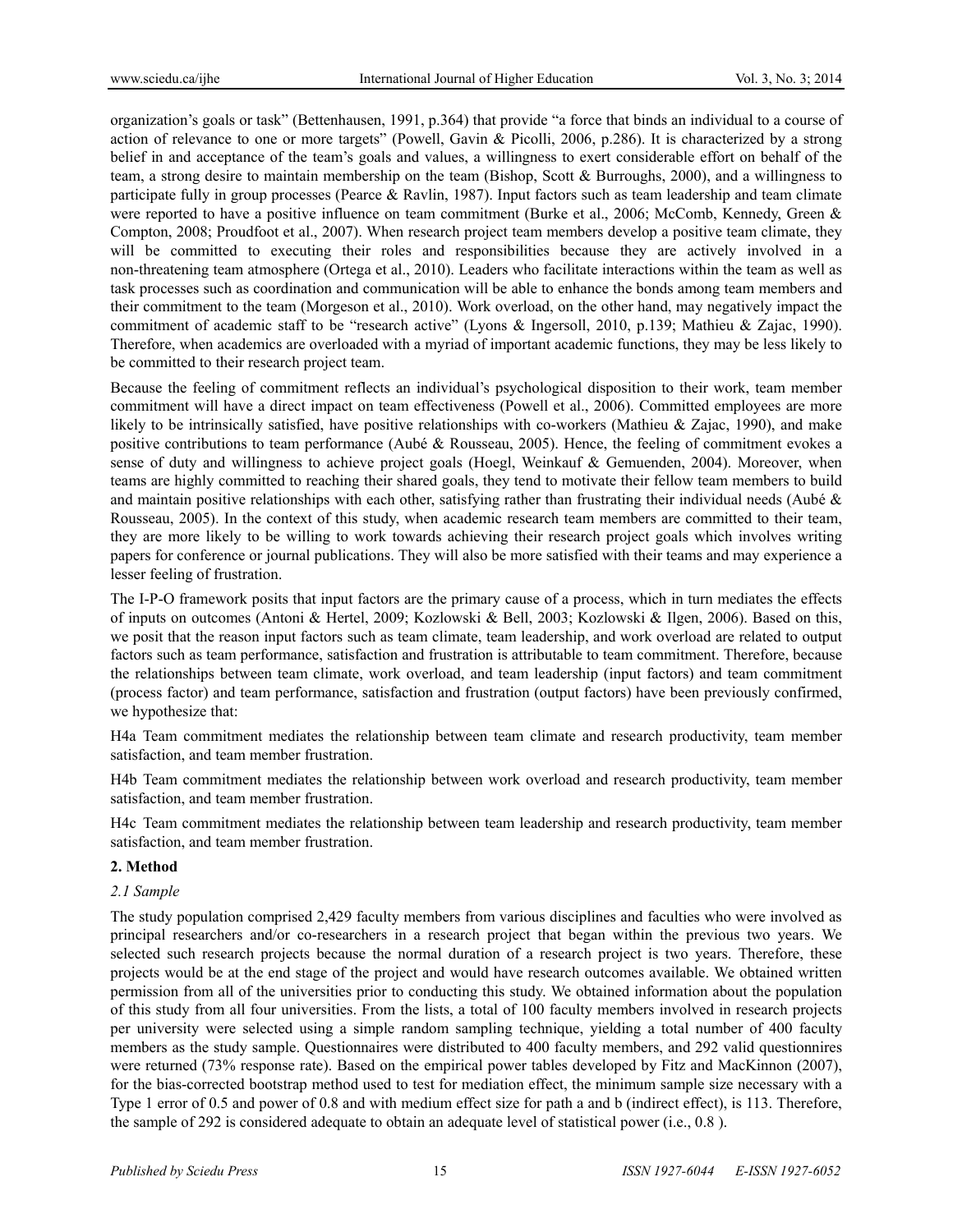From the 292 samples, women made up 51.4% of the sample. The four job positions were represented by professors  $(7.2\%)$ , associate professors  $(29.4\%)$ , senior lecturers  $(41.5\%)$ , and lecturers  $(21.9\%)$ . The median age was 41.5 years old, and the median duration of tenure was nine years. Individuals in the social sciences comprised 57.8% of the sample; the remainder specialized in life sciences and physical sciences. Respondents were asked to choose one research project in which they were involved as a project leader or team member when completing the questionnaire. More than half (62.7%) chose a project for which they were the project leader.

## *2.2 Measures*

Team climate was measured using Anderson and West's (1996) Team Climate Inventory (TCI) as modified by Kivimaki et al. (1997), which has been widely used in studies on team climate. The inventory comprises 38 items with five subscales, namely, vision (eleven items; e.g., "Members are aware about the objectives set for this research project"), task orientation (seven items; e.g., "Members of this research project provide useful ideas and practical help for the research"), support for innovation (eight items; e.g., "The research team is always moving toward the development of new knowledge"), participative safety (eight items; e.g., "Members keep each other informed about project-related issues") and interaction frequency (four items; e.g., "We keep in touch with each other as a team "). Respondents rated the team climate using a five-point Likert-like scale from  $1 =$  strongly disagree to  $5 =$  strongly agree.

Team leadership was assessed using 17 statements developed by Kline (2003) to describe three types of leadership functions, namely, facilitator, coach, and manager. Respondents rated the extent to which their team leader (or themselves, if they completed the questionnaire as a project leader) performed the three functions using a seven-point Likert-like scale from  $1 =$  strongly disagree to  $7 =$  strongly agree. A sample item for facilitator function is "encourages members to provide feedback on this research project." A sample item for coach function is "models behavior," and a sample item for manager function is "ensures the resources needed for this research project are available"

Work overload was measured with a five-item instrument developed by Peterson et al. (1995) based on the instrument developed by Pareek (1976) and House, Schuler and Levanono (1983). Because work overload is considered an individual team member characteristic, respondents were asked to indicate how they perceived their own work overload (e.g., "I feel overburdened in my role") using a five-point Likert-like scale from 1 = strongly disagree to  $5 =$  strongly agree.

Team commitment was examined using five items developed by Hoegl et al. (2004) using a five-point Likert-like scale from  $1 =$  strongly disagree to  $5 =$  strongly agree. This scale assesses how team members positively relate to the overall research project and its objectives (e.g., "Team members of this research team felt fully responsible for achieving the common research goals").

Research productivity was measured by publication productivity. The number of publications is commonly used as a measure of research productivity (Fox & Mohapatra, 2007). Respondents were asked to state the number of articles related to the research project published or accepted for publication in conference proceedings or journals in the previous two years. The impact of the research, often assessed by weighting according to citation or impact factors, was not taken into account because the weighting used varies by university.

Team member satisfaction was measured with four items developed by Spector (1997) on a five-point Likert-like scale  $(1 =$  strongly disagree,  $5 =$  strongly agree). Because the instrument was developed to measure individual job satisfaction, the items were modified to measure team members' satisfaction with the task performed by their research project team (e.g., "I like doing the things I do in the team").

Team member frustration was measured using a three-item instrument developed by Peters, O'Connor and Rudolph (1980) (e.g., "Trying to get this research done was a very frustrating experience") on a five-point Likert-like scale (1  $=$  strongly disagree,  $5 =$  strongly agree). The original items were modified to reflect frustrations experienced by team members related to working in teams.

This study used both the referent-shift consensus and direct consensus (Chan, 1998) approaches in the construction of the items. For example, the referent-shift consensus approach was used to assess team climate, team leadership and team commitment because these measures represent members' assessments of their tasks and the conditions under which their team works. Thus, the referent for team climate and team commitment measures is the team, and the referent for team leadership is the team leader rather than the individual (see Chan's (1998) description of referent-shift consensus models). The direct response approach was used to assess work overload, team member frustration and team member satisfaction because these measures represent members' own assessment of their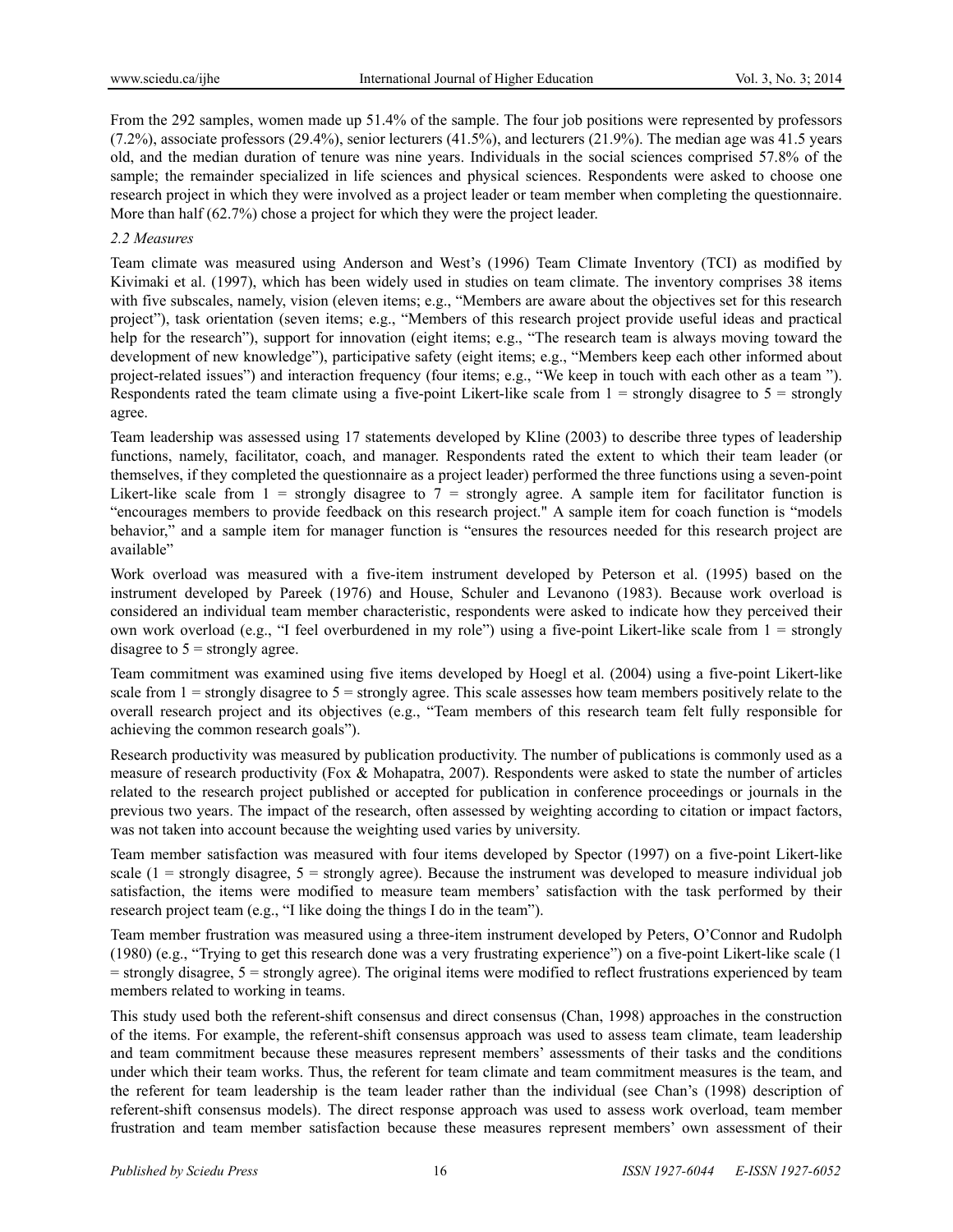workloads, frustration experienced, and feelings of satisfaction with the team.

## *2.3 Statistical Analysis of the Hypothesized Model*

A structural equation modeling analysis was used to test the relationships among the measures, allowing us to test the entire systems of the relationships and to estimate the direct effects (effect of team climate, team leadership, and work overload on research productivity, team member satisfaction, and team member frustration) and the mediating effect of team commitment (Kline, 1998; Tanaka, Panter, Winborne & Huba, 1990). The data were analyzed using SPSS version 18, and the hypothesized structural equation model was tested with AMOS 18 using maximum likelihood estimations. The structural equation modeling analysis was conducted using a two-phase approach, i.e., a measurement model analysis and structural model analysis (Anderson &Gerbing, 1988). Goodness-of-fit was assessed using the 1) normed chi-square (CMIN/df), which indicates acceptable fit when the ratio is below 5.0, 2) the root-mean-square error of approximation (RMSEA), which indicates acceptable fit when the values are below 0.10, 3) the goodness-of-fit index (GFI), non-normed fit index, also known as the Tucker-Lewis Index (TLI) and, 4) the comparative fit index (CFI), which suggest reasonably good fit when above 0.90 (Hair, Black, Babin & Anderson, 2010).

The hypothesized direct effects (H1a, H1b, H1c, H2a, H2b, H2c, H3a, H3b and H3c) and mediated effects (H4a, H4b, H4c) were tested following the SEM approach recommended by James, Mulaik and Brett (2006) and the boot-strapping procedure suggested by Hayes (2013). The Baron and Kenny (BK) (1986) classical causal steps approach was not employed due to its limitations (Hayes, 2013; Hayes, Preacher & Myers, 2011; Preacher & Hayes, 2008; Rucker, Preacher, Tormala & Petty, 2011; Zhao, Lynch & Chen, 2010). The SEM approach omits the requirement for a significant total effect between the independent variable  $(X)$  and the dependent variable  $(Y)$  (Hayes, 2013; James et al., 2006; Preacher &Hayes, 2004) prior to testing the mediating effect. The exploration of mediation should be guided by theory instead of the presence of a significant total effect (James et al., 2006; Rucker et al., 2011).

Because the theoretical propositions shown in Figure 1 suggest the presence of a direct and mediated effect between input factors to outcome factors through process factors, a partial mediation model was used as the baseline model (James et al., 2006). The partial mediation model differs from the complete meditational model by the addition of a direct effect from input factors to output factors. In this study, the addition of direct effects connotes that part of the effect of team climate, team leadership and workload on publication productivity, team member satisfaction and team member frustration is direct, whereas another part of the effects between these factors passes through the mediator, namely, team commitment. We tested the significance of the mediated effect using the bias-corrected bootstrapping test suggested by Preacher and Hayes (2004, 2008). As recommended, a 5,000 resample with replacement was used to derive a 95% confidence bias-corrected confidence interval with which to test for the indirect effects (Preacher & Hayes, 2004, 2008).

## **3. Results**

#### *3.1 Confirmatory Factor Analysis (CFA)*

The overall measurement of model fit with  $\chi$ 2/df = 1.85, RMSEA = 0.055, CFI = 0.97, GFI = 0.90, and TLI = 0.96 indicated a good fit between the CFA model and the data (Hair et al., 2010). The measurement model was also evaluated for reliability and convergent validity (Table 1).

| Variable   | M    | SD   | CR                       | $\alpha$ | ТC         | TL         | WOL        | TCO         | <b>TMS</b>  | JF          |
|------------|------|------|--------------------------|----------|------------|------------|------------|-------------|-------------|-------------|
| TC         | 4.23 | 0.63 | 0.98                     | 0.91     | (0.690)    |            |            |             |             |             |
| TL         | 4.30 | 0.65 | 0.98                     | 0.97     | $0.512***$ | (0.660)    |            |             |             |             |
| <b>WOL</b> | 2.81 | 1.09 | 0.93                     | 0.83     | $-0.121$   | $-0.101$   | (0.619)    |             |             |             |
| <b>TCO</b> | 4.09 | 0.76 | 0.98                     | 0.96     | $0.885***$ | $0.541***$ | $-0.214**$ | (0.822)     |             |             |
| <b>TMS</b> | 4.09 | 0.72 | 0.96                     | 0.92     | $0.621***$ | $0.502***$ | $-0.109$   | $0.624***$  | (0.791)     |             |
| <b>TMF</b> | 2.50 | 0.82 | 0.82                     | 0.70     | $-0.220**$ | $-0.242**$ | $0.423***$ | $-0.301***$ | $-0.430***$ | (0.571)     |
| RP         | 4.08 | 2.82 | $\overline{\phantom{a}}$ | ۰.       | $0.319***$ | $0.220**$  | $-0.093$   | $0.374***$  | $0.324***$  | $-0.282***$ |

Table 1. Descriptive statistics, reliability, correlations, squared correlations and average variance extracted

*\*\*p* < .01*, \*\*\*p*<.001

Note: TC =Team Climate, TL = team leadership, WOL work overload, TCO = Team Commitment, TMS = team member satisfaction,  $TMF =$  team member frustration,  $RP =$  research productivity. Correlations are below the diagonal, and AVE estimates are presented on the diagonal in parenthesis.  $CR =$  construct reliability,  $\alpha$  = Cronbach's alpha.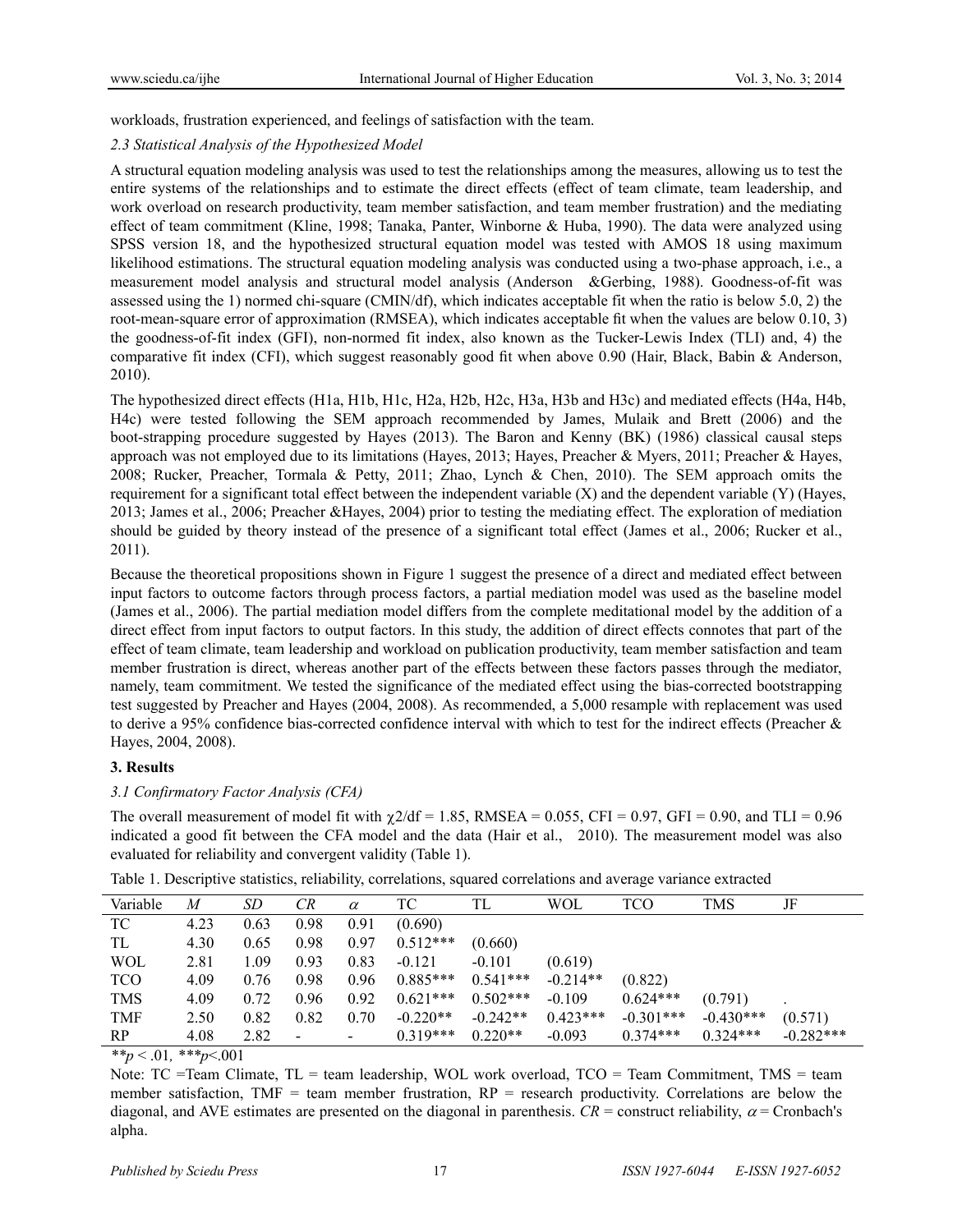The value of Cronbach's  $\alpha$  and the construct reliability estimates for all latent variables exceeded 0.70 indicating good internal consistency. The average variance extracted values exceeded the threshold value of 0.50, suggesting high convergent validity. The intercorrelations among the variables shown in Table 1 provide partial support for the hypothesized structural model. Team climate and team leadership were significantly related to research productivity, team member satisfaction and team member frustration. Work overload was only significantly related to job frustration. Team climate, team leadership and work overload were significantly related to team commitment, and team commitment was significantly related to all output factors, supporting the requirement for testing team commitment as a mediator.

#### *3.2 Structural Model Analysis*

The partial mediation model shown in Figure 2 estimated the direct path from team climate, team leadership and workload on publication productivity, teamwork satisfaction and team member frustration and indirect paths stemming from the mediator variable (team commitment). Overall, the goodness-of-fit indexes indicated an acceptable fit for the model  $\left[\frac{\gamma 2}{dt}\right] = 1.940$ , RMSEA=0.058, CFI=0.960, GFI=0.876, TLI=0.953].





Figure 2. Estimated Path Coefficients and the Percentages of Variance Explained by the Partial Mediation Model

Table 2 presents the standardized regression weights of the direct and mediated paths and their corresponding p-values based on bias-corrected methods. The results indicate that direct effects exist only between team climate and team member satisfaction ( $\beta = 0.265$ ,  $p < 0.05$ ), work overload and team member frustration ( $\beta =0.381$   $p < 0.05$ ), and team leadership and team member satisfaction  $(\beta=0.200, p < 0.05)$ . Hence, support was only found for H1b, H2c and H3b, while H1a, H1c, H2a, H2b, H3a and H3c were unsupported.

For the mediating effect (Table 2), the result revealed that team climate ( $\beta = 0.841$ , p < 0.05) work overload ( $\beta$  =  $-0.103$ ,  $p < 0.05$ ) and team leadership ( $\beta = 0.114$ ,  $p < 0.05$ ) have a significant influence on team commitment. Team commitment has a significant influence on research productivity ( $\beta$  = 0.412,  $p$  < 0.05), team member satisfaction ( $\beta$ )  $= 0.288, p < 0.05$ , and team member frustration ( $\beta = -0.267, p < 0.05$ ), suggesting the presence of a mediating effect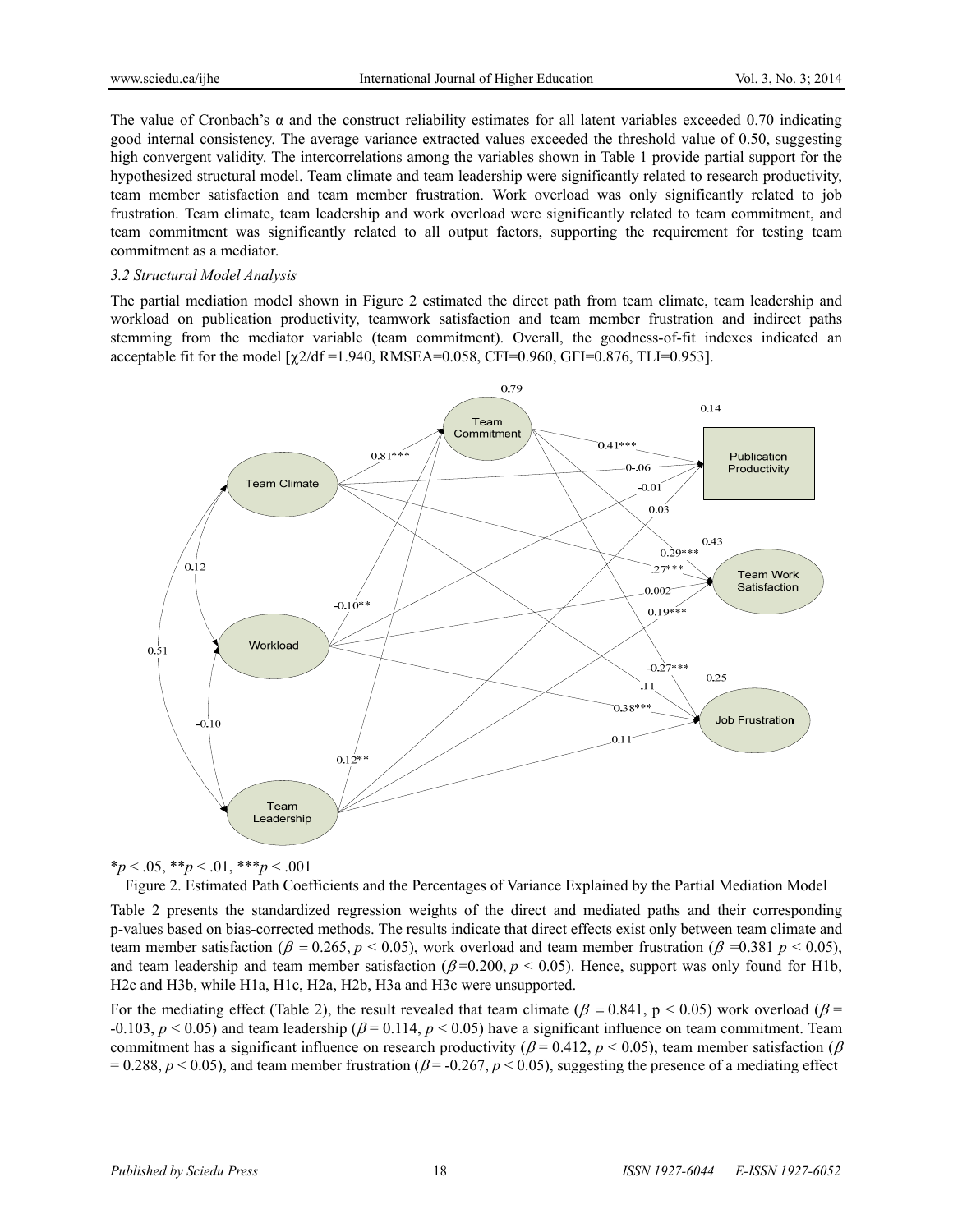| Variables        |               |            | Standardized estimate | Standard error | <i>p</i> -value |
|------------------|---------------|------------|-----------------------|----------------|-----------------|
| Direct effects   |               |            |                       |                |                 |
| ТC               |               | RP.        | 0.060                 | 0.098          | n.s             |
| TC               |               | TMS        | 0.265                 | 0.094          | 0.045           |
| TC               |               | TMF        | 0.108                 | 0.130          | n.s             |
| WOL              |               | <b>RP</b>  | $-0.014$              | 0.039          | n.s             |
| WOL              |               | TMS        | $-0.002$              | 0.037          | n.s             |
| WOL              |               | TMF        | 0.381                 | 0.064          | 0.001           |
| TL               |               | RP         | 0.029                 | 0.045          | n.s             |
| TL.              |               | TMS        | 0.200                 | 0.044          | 0.002           |
| TL.              |               | <b>TMF</b> | $-0.111$              | 0.061          | n.s             |
| Mediating effect |               |            |                       |                |                 |
| TC               | $\rightarrow$ | TCO        | 0.814                 | 0.038          | 0.001           |
| WOL              | $\rightarrow$ | <b>TCO</b> | $-0.103$              | 0.023          | 0.003           |
| TL.              | $\rightarrow$ | TCO        | 0.114                 | 0.027          | 0.002           |
| <b>TCO</b>       | $\rightarrow$ | RP         | 0.412                 | 0.151          | 0.008           |
| <b>TCO</b>       | $\rightarrow$ | TMS        | 0.288                 | 0.144          | 0.033           |
| TCO              | $\rightarrow$ | TMF        | $-0.267$              | 0.130          | 0.025           |

Table 2. Standardized estimates for the direct and mediated (indirect) effects

Note: *p*-values were based on a bias-corrected method. n.s = non-significant. TCO = Team Commitment, TC = Team Climate,  $RP$  = research productivity, TMS = team member satisfaction, TMF = team member frustration, WOL work overload,  $TL =$  team leadership.

The bias-corrected bootstrap confidence intervals for the mediating effects were based on 5,000 samples (Table 3). The result revealed that team commitment is a statistically significant mediator of the relationships between team climate and research productivity ( $\beta$  = 0.335, *p* < 0.05) and team member satisfaction ( $\beta$  = 0.235, *p* < 0.05) and team member frustration ( $\beta$  = -0.217,  $p$  < 0.05), supporting H4a. Team commitment showed a statistically significant mediating effect on the relationship between work overload and research productivity ( $\beta$  = -0.043,  $p$  < 0.05) and team member satisfaction ( $\beta$  = 0.030,  $p$  < 0.05), but was not a significant mediator of the relationship between work overload and team member frustration ( $\beta$  = 0.028,  $p$  > 0.05). Therefore, Hypothesis 4b was only partly supported. Team commitment had a statistically significant mediating effect on the relationship between team leadership and research productivity ( $\beta$  = 0.335,  $p$  < 0.05) but had no significant mediating effect on the relationships between team leadership and team member satisfaction ( $\beta$  = 0.033, *p* > 0.05), and team member frustration ( $\beta$  = -0.030, *p* > 0.05).. Therefore, H4c was only partly supported.

Table 3. Indirect Effects of Team Climate, Work Overload, and Team Leadership on Research Productivity, Team Member Satisfaction and Team Member Frustration through Team Commitment

| Mediator   | Relationship |               |                  |          | Product of coefficient | <b>Bootstrapping Bias</b><br>Corrected 95% CI |                |                |
|------------|--------------|---------------|------------------|----------|------------------------|-----------------------------------------------|----------------|----------------|
|            |              |               |                  | Estimate | <b>SE</b>              | <i>p</i> -value                               | Lower<br>limit | Upper<br>limit |
| <b>TCO</b> | TC           |               | $\rightarrow$ RP | 0.335    | 0.062                  | 0.001                                         | 0.187          | 0.429          |
|            | TC           | $\rightarrow$ | <b>TMS</b>       | 0.235    | 0.072                  | 0.001                                         | 0.379          | 0.654          |
|            | TC           | $\rightarrow$ | <b>TMF</b>       | $-0.217$ | 0.060                  | 0.001                                         | $-0.367$       | $-0.130$       |
|            | WOL.         | $\rightarrow$ | <b>RP</b>        | $-0.043$ | 0.016                  | 0.001                                         | 0.011          | 0.069          |
|            | WOL.         | $\rightarrow$ | <b>TMS</b>       | $-0.030$ | 0.024                  | 0.001                                         | $-0.116$       | $-0.024$       |
|            | WOL          | $\rightarrow$ | <b>TMF</b>       | 0.028    | 0.030                  | n.s                                           | $-0.009$       | 0.167          |
|            | TL.          | $\rightarrow$ | <b>RP</b>        | 0.047    | 0.014                  | 0.001                                         | $-0.076$       | $-0.014$       |
|            | TL.          | $\rightarrow$ | <b>TMS</b>       | 0.033    | 0.045                  | n.s                                           | $-0.003$       | 0.112          |
|            | TL.          |               | <b>TMF</b>       | $-0.030$ | 0.025                  | n.s                                           | $-0.096$       | 0.002          |

Note: CI = confidence interval. n.s = non-significant. TCO = Team Commitment, TC = Team Climate, RP = research productivity, TMS = team member satisfaction, TMF = team member frustration, WOL work overload, TL = team leadership.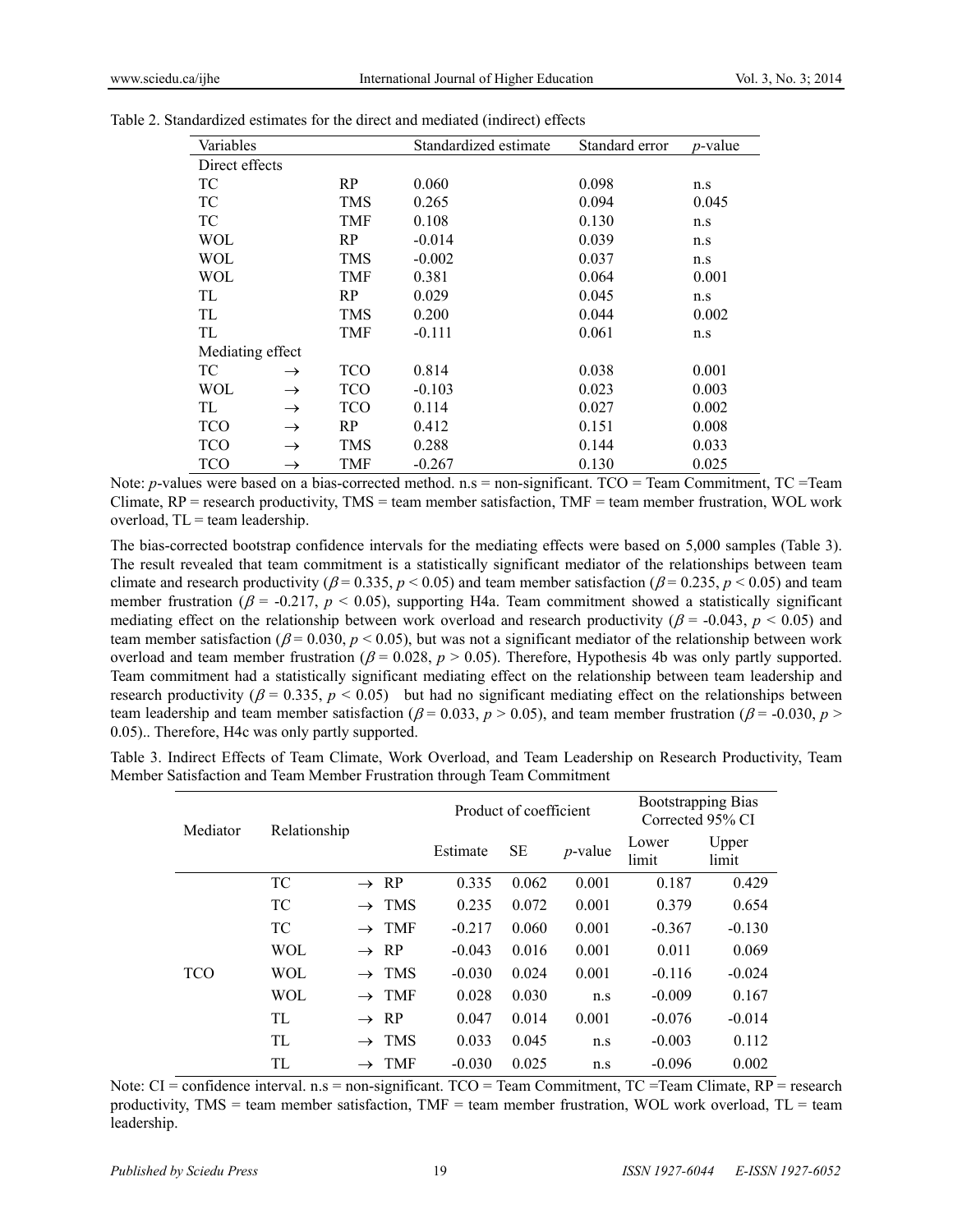#### **4. Discussion**

Following the classical systems model, this study aimed to test a model of project team effectiveness in an academic setting by examining the direct effects of three input factors on the outcome factors or the effectiveness of academic research teams as measured by research productivity, team member satisfaction, and team member frustration as well as the mediating effect of team commitment as a process factor on the relationships between input and output factors. Four key findings are discussed: First, direct effects only existed between team climate and team member satisfaction. This finding offers further support to previous research that a positive team climate enhances team members' satisfaction (Ortega et al., 2010; Proudfoot et al., 2007). Such a climate facilitates work team effectiveness. Past research reported that a positive team climate predicts general satisfaction (Proudfoot et al., 2007). Although no direct effect was found between team climate and the other output factors examined in this study, the findings showed the presence of an indirect effect of team climate on all three output factors through team commitment. Most studies (Acuna, Gomez, & Jouristo, 2008; Blansett, 2003; Fox & Mohapatra, 2007) that have examined the influence of team climate on performance did not examine the mediating effect of a third variable. Hence, the influence of team climate on team performance found in those studies may be due to process factors such as team commitment. This supports the assertion that when team members develop a positive team climate, they will be committed to executing their roles and responsibilities because they will be actively involved in a non-threatening team atmosphere (Ortega et al., 2010), suggesting that a positive team climate will enhance team commitment, which in turn impacts team effectiveness.

Second, the findings showed that the work overload experienced by team members has a direct effect on team member frustration, and this relationship was not mediated by team commitment. This supports the challenge of managing work from multiple sources, such as teaching, supervising students, participating in multiple research projects, publishing, providing professional services, and performing administrative duties, which may directly lead to frustrations, especially when the faculty member is unable to accomplish these tasks and responsibilities on time (Whinghter et al., 2008). Work overload has no direct effect on the other output factors. Nevertheless, work overload has an indirect effect on research productivity and team member satisfaction mediated through team commitment. The finding supports the assertion that when faculty members have too much to do within a limited time, their commitment to research project teams may suffer (Mathieu & Zajac, 1990). Also supporting Tannenbaum et al.'s (1992) model of work team effectiveness, this study suggests that the individual characteristics of team members such as their overall workload may transcend into and impact the team process and team outcomes. The findings suggest that academicians with heavy workloads may not be effective members in a research team and may inhibit a research team from achieving its desired goals. They also experience greater frustrations with their team as a result of their heavy workloads. The previous literature and studies have suggested several key input variables of team process and team effectiveness that are predominantly focused on the team design such as task structure, group norms and group composition and aspects of the organizational context of teams (Antoni  $\&$  Hertel, 2009). This study suggests that studying individual factors related to the team members such as work overload are also key to team processes and effectiveness, especially in project teams where the members carry out other duties and responsibilities in addition to carrying out their project tasks.

Third, the result revealed that team leadership only has a direct influence on team member satisfaction and only has a mediating effect on research productivity through team commitment. The results of this study offer further support to past studies that found a leader's support and consideration as strong determinants of job satisfaction in a variety of work settings (Griffin, Peterson & West, 2001). However, the findings of this study did not support past studies that reported a direct influence of team leadership on team performance (see Burke et al., 2006; Gupta, Huang & Niranjan, 2010). This may be due to the nature of academia: academicians are highly autonomous and have specialized areas of expertise operating within a self-regulated code of collegiality (Hazelkorn & Moynihan, 2010). They are able to work independently and could achieve their work-related goals with little intervention from deans, heads of departments and team leaders. Hence, research project team leaders may have less influence on research productivity because faculty team members can work independently without the need for constant support or supervision. In fact, research productivity in this study was driven more by team climate and commitment than by team leadership. Furthermore, project leaders in academic settings do not have formal authoritative power over project team members. They assume temporary roles as research project leaders. Hence, they may not be able to exert much influence on team performance, unlike team members in industrial settings, who are appointed by management (Gladstein, 1984). Nevertheless, research project team leaders still play an important role in influencing team members' satisfaction.

Finally, these results demonstrated that not all input factors have a direct effect on all aspects of research project team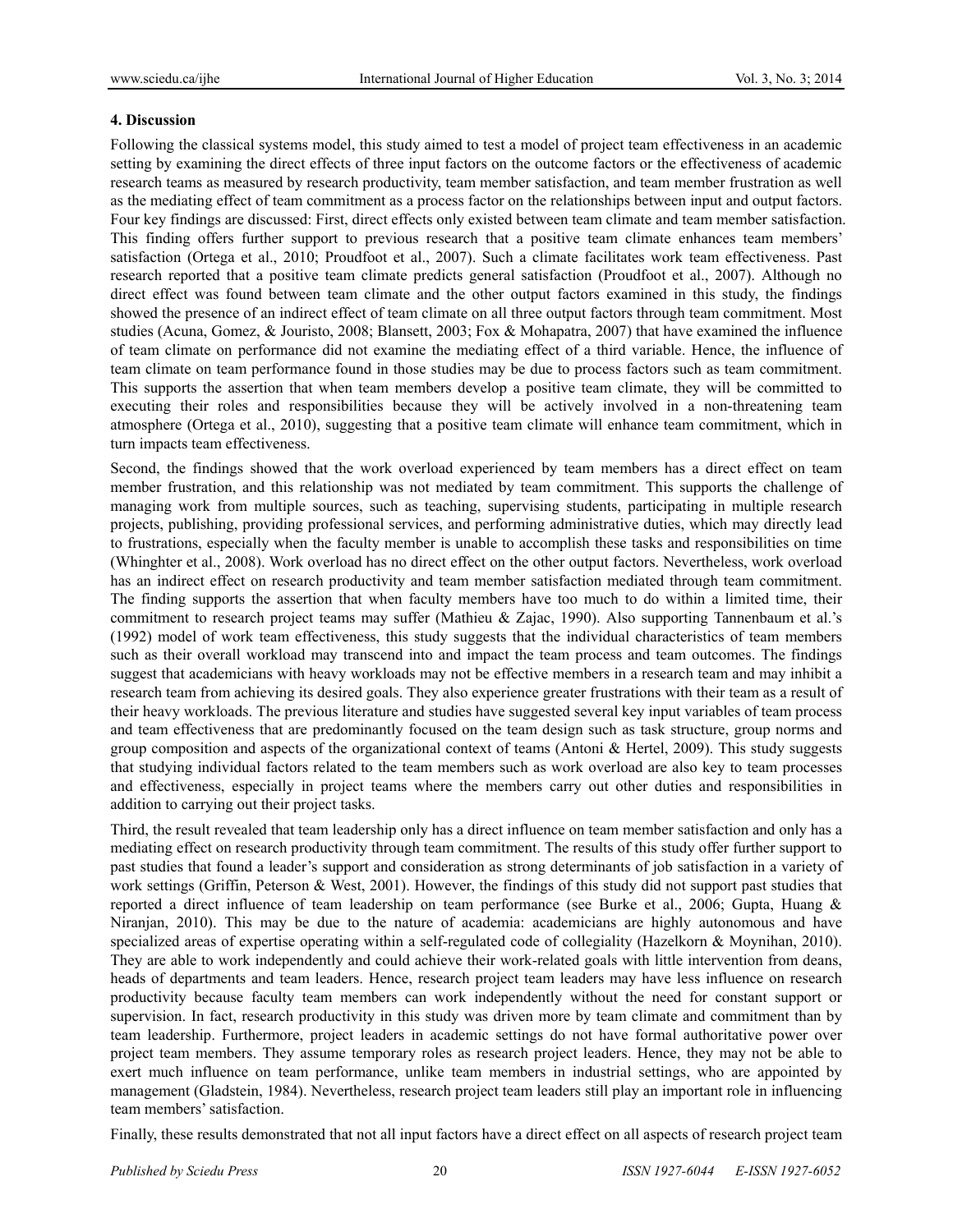outcomes and that multiple input factors must be addressed to achieve good outcomes. Similar patterns were reported by investigators testing models of work team effectiveness in service industries such as in the financial services organization (Campion, Medsker & Higgs, 1993; Campion, Papper, Medsker, 1996), and communications (Cohen, Ledford & Spreitzer, 1996; Gladstein, 1984). These findings support the assertion of the STS theory that different factors (of social and technical systems) affect different outcomes. In the context of this study, the combination of the technical system (e.g., task distribution determined the workload of faculty members) and the social sub-system (e.g., team climate, team member commitment, and team leadership) led to research project team effectiveness (productivity and team member satisfaction) in academic setting. The results obtained showed that team climate is a key contributor to research project team effectiveness, as it leads to increased team commitment, which in turn contributes to research project team effectiveness. The findings of this study suggest that different types of teams, such as project teams, quality circles or self-managed work teams, show different relationships between team processes and effectiveness (Antoni & Hertel, 2009). For instance, Bain, Mann and Pirola-Merlo (2001) reported that the team climate for innovation was stronger for research teams compared to developmental teams. Therefore, we may conclude that different key input and process factors contribute to team effectiveness in different types of teams. In this study, we conclude that team commitment is a key process factor that influences research project team effectiveness in an academic setting. These findings can guide further specification of the theoretical modeling of a research team effectiveness model as well as in the design and implementation of organizational interventions to enhance research project teams in the academic setting. Because different types of teams may account for different key input factors and influences on team process and outcomes, it would be worthwhile to conduct studies involving other types of teams to identify the key factors for such team types.

This study has several limitations that need to be considered when interpreting and further utilizing the results. This study focused on one type of team, i.e., research project teams in an academic setting, where members are brought together for a short period of time and often possess distinct areas of expertise. Because it has been suggested that different key input and process factors may contribute to team effectiveness in different types of teams, the results of this study may not be generalized to other types of teams and other types of settings. Although this study examined team effectiveness, the unit of analysis was at an individual level. Further research could be conducted to replicate this study at the team level of analysis.

### **References**

- Acuna, S. T., Gomez, M., & Jouristo, M. (2008). Towards understanding the relationship between team climate and software quality—a quasi-experimental study. *Empirical Software Engineering*, *13*(4), 401-434. http://dx.doi.org/10.1007/s10664-008-9074-8
- Anderson, J. C., & Gerbing, D. W. (1988). Structural equation modeling in practice: A review and recommended two-step approach*. Psychological Bulletin*, *103*, 411-423. http://dx.doi.org/10.1037/0033-2909.103.3.411
- Anderson, N., & West, M. (1996). The team climate inventory: Development of the TCI and its applications in team building and innovativeness. *European Journal of Work and Organizational Psychology, 5*, 53-66. http://dx.doi.org/10.1080/13594329608414840
- Antoni, C., & Hertel, G. (2009). Team processes, their antecedents and consequences: Implications for different types of teamwork. *European Journal of Work and Organizational Psychology, 18*(3), 253-266. http://dx.doi.org/10.1080/13594320802095502
- Appelbaum, S. H. (1997). Socio-technical systems theory: An intervention strategy for organizational development. *Management Decision*, 35(6), 452 – 463. http://dx.doi.org/10.1108/00251749710173823
- Aubé, C., & Rousseau, V. (2005). Team goal commitment and team effectiveness: The role of task interdependence and supportive behaviors*. Group dynamics: Theory, Research and Practice, 9*(3), 189-204. http://dx.doi.org/10.1037/1089-2699.9.3.189
- Aubé, C., & Rousseau, V. (2011). Interpersonal aggression and team effectiveness: The mediating role of team goal commitment. *Journal of Occupational & Organizational Psychology, 84*(3), 565-580 http://dx.doi.org/10.1348/096317910X492568
- Baron, R. M., & Kenny, D. A. (1986). The moderator-mediator variable distinction in social psychological research: Conceptual strategic and statistical considerations*. Journal of Personality and Social Psychology, 51*, 1173-1182. http://dx.doi.org/10.1037/0022-3514.51.6.1173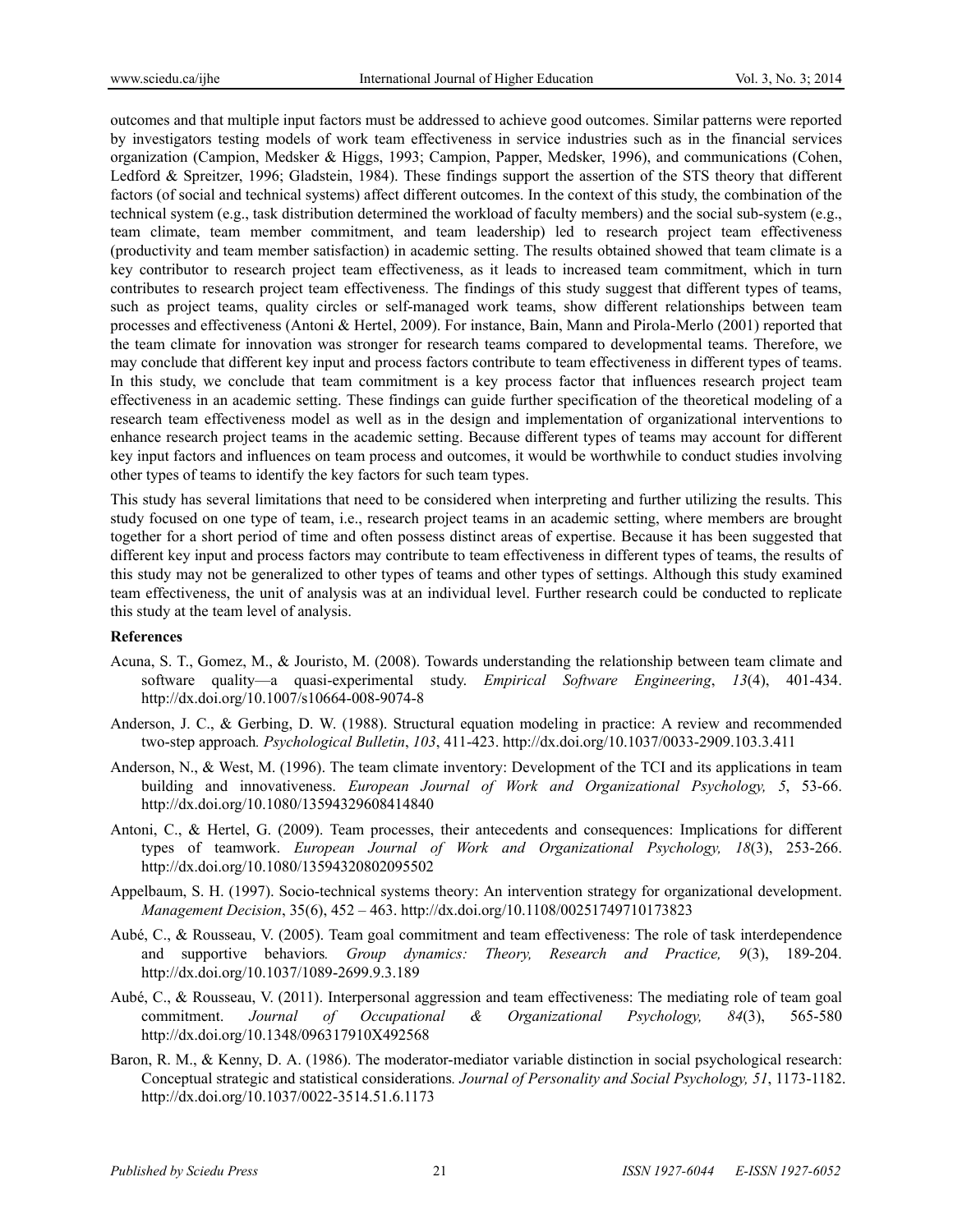- Bain, P. G., Mann, L., & Pirola-Merlo, A. (2001). The innovation imperative: The relationships between team climate, innovation and performance in research and development teams*. Small Group Research, 32*, 55–73. http://dx.doi.org/10.1177/104649640103200103
- Becker-Reems, E. D. (1994). *Self-managed work teams in health care organizations*. Chicago, IL: American Hospital Publications.
- Bettenhausen, K. L. (1991). Five years of groups research: what we've learned and what needs to be addressed. *Journal of Management, 17*(2), 345-81. http://dx.doi.org/10.1177/014920639101700205
- Bishop, J. W., Scott, K. D., & Burroughs, S. M. (2000). Support, commitment, and employee outcome in a team environment. *Journal of Management, 26*(6), 1113-1132. http://dx.doi.org/10.1177/014920630002600603
- Blansett, K. (2003). Creativity in science teams. In M. M. Beyerlin, D. A. Johnson, & S. Beyerlin (Eds.), *Advances in interdisciplinary studies of work team: Team-based organizing* (pp. 215-232). Geenwich, CT: Jai Press Inc.
- Boyer, E. L. (1990). *Scholarship reconsidered: Priorities of the professoriate*. New York, NY: John Wiley & Sons.
- Burke, B. G., Wagner, S. L., & Van Hein, J. L. (1998). Strategic planning performance measurement in an academic team. In S. D. Jones, & M. M. Beyerline (Eds), *Developing high performance work team* (pp. 161-176). Alexandaria, VA: American Society of Training and Development.
- Burke, C. S., Stagl, K. C., Kline, C., Goodwin, G. F., Salas, E., & Halpin, S. M. (2006). What type of leadership behaviors are functional in teams? A meta-analysis. *Leadership Quarterly, 17*, 288-307. http://dx.doi.org/10.1016/j.leaqua.2006.02.007
- Campion, M. A., Medsker, G. J., & Higgs, A. C. (1993). Relations between work groups characteristics and effectiveness: Implications for designing effective work groups. *Personnel Psychology, 46*, 823-850. http://dx.doi.org/10.1111/j.1744-6570.1993.tb01571.x
- Campion, M. A., Papper, E. M., & Medsker, G. J. (1996). The relations between work team characteristics and effectiveness: A replication and extension. *Personnel Psychology, 49*(2), 1744-6570. http://dx.doi.org/10.1111/j.1744-6570.1996.tb01806.x
- Chan, D. (1998). Functional relations among constructs in the same content domain at different levels of analysis: A typology of composition models. *Journal of Applied Psychology, 83*(2), 234-246. http://dx.doi.org/10.1037/0021-9010.83.2.234
- Coaldrake, P., & Stedman, L. (1999). Academic work in the twenty-first century: Changing roles and policies. Occasional Papers Series, Department of Education, Training and Youth Affairs, Canberra, Australia.
- Cohen, S. G., & Bailey, D. (1997). What makes teams work: Group effectiveness research form the shop floor to the executive suite. *Journal of Management, 23*(3), 239-248. http://dx.doi.org/10.1177/014920639702300303
- Cohen, S. G, Ledford Jr., G. E., & Spreitzer, G. M. (1996). A predictive model of self-managing work team effectiveness. *Human Relations*, 49(5), 643-677. http://dx.doi.org/10.1177/001872679604900506
- Emery, F. E. (1959). *Characteristics of socio-technical systems*. London: Tavistock Institute.
- Enders, J., & Musselin, C. (2008). Back to the future? The academic profession in the 21st century. In Organisation for Economic Co-Operation and Development (OECD*). Higher Education to 2030, Demography* (Vol. 1, pp. 125-150). Paris: OECD Publishing. doi: 10.1787/9789264040663-5-en. http://dx.doi.org/10.1787/9789264040663-5-en
- Fisher, K., Rayner, S., & Belgard, W. (1995). *Tips for teams: A ready reference for solving common team problem*s. New York, NY: McGraw-Hill, Inc.
- Fritz, M. S., & Mackinnon, D. P. (2007). Required sample size to detect the mediated effect. *Psychological Science*, *18*(3), 233–239. doi:10.1111/j.1467-9280.2007.01882.x.
- Forgasz, H. J., & Leder, G. C. (2006). Academic life: monitoring work patterns and daily activities. The *Australian Educational Researcher, 33*(1), 1-22. http://dx.doi.org/10.1007/BF03246278
- Fox, F. M., & Mohapatra, S. (2007). Social-organizational characteristics of work and publication productivity among academic scientist in doctoral-granting departments. *Journal of Higher Education, 78*(5), 542-571. http://dx.doi.org/10.1353/jhe.2007.0032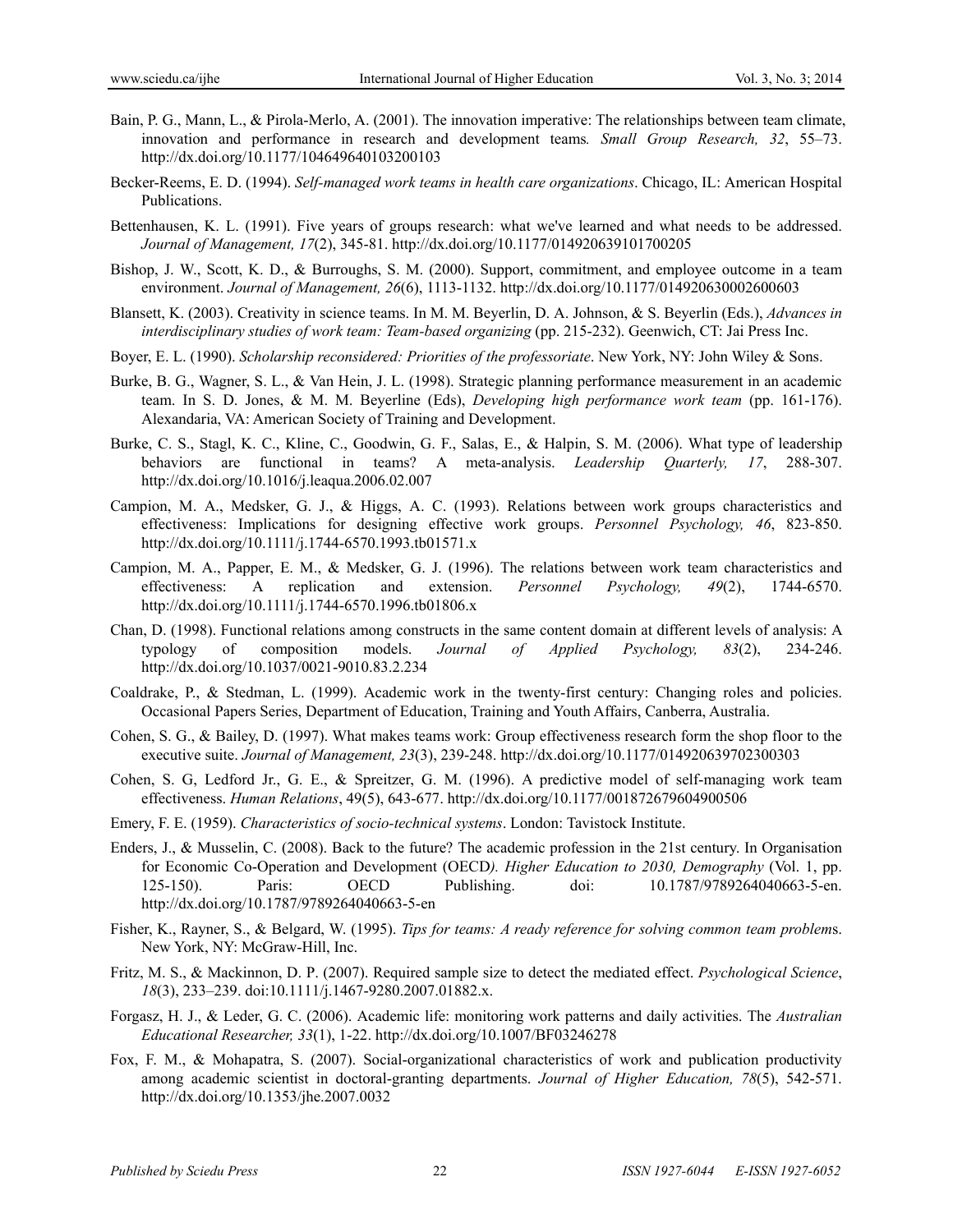- Fox, S., & Spector, P. E., (1999). A model of work frustration aggression. *Journal of Organizational Behavior, 93*(1), 915–931. http://dx.doi.org/10.1002/(SICI)1099-1379(199911)20:6<915::AID-JOB918>3.3.CO;2-6
- Fox, W. M., (1995). Sociotechnical system principles and guidelines: Past and present. *The Journal of Applied Behavioral Science, 31*(1), 1-105. http://dx.doi.org/10.1177/0021886395311009
- Gladstein, D. L. (1984). Groups in context: A model of task group effectiveness*. Administrative Science Quarterly, 29*, 499–517. http://dx.doi.org/10.2307/2392936
- Goodwin, G. F., Burke, C. S., Wildman, J. L., & Salas, E, (2009). Team effectiveness in compex organization. In E. Salas, G. F. Goodwin, & S. Burke, (Eds), *Team effectiveness in complex organizations: Cross-disciplinary perspective* (pp. 3-16). New York: Taylor & Francis.
- Gonzalez, S., & Bernard, H. (2006). Academic workload typologies and burnout among faculty in seventh-day adventist colleges and universities in North America. *Journal of Research on Christian Education, 15*(1), 13-37. http://dx.doi.org/10.1080/10656210609484992
- Griffin, M. A., Patterson, M. G., & West, M. A. (2001). Job satisfaction and teamwork: The role of supervisor support. *Journal of Organizational Behavior, 22*, 537-550. http://dx.doi.org/10.1002/job.101
- Gupta, V. K., Huang, R., & Niranjan, S. (2010). A longitudinal examination of the relationship between team leadership and performance. *Journal of Leadership and Organizational Studies, 17*(4), 335-350. http://dx.doi.org/10.1177/1548051809359184
- Hackman, J., R. (1987). The design of work teams. In J. W. Lorsch, (Ed.), *Handbook of organizational behavior* (pp. 315-342). Englewood Cliffs, NJ: Prentice-Hall.
- Hackman, J. R., & Morris, C. G. (1975). Group tasks, group interaction process, & group performance effectiveness: A review and proposed integration. In L. Berkowitz, (Ed.), *Advances in experimental social psychology* (Vol.8, pp. 45-99). New York: Academic Press.
- Hair, Jr. J. F., Black, W. C., Babin, B. J., & Anderson, R. E. (2010). *Multivariate data analysis: A global perspective*. London: Pearson. http://dx.doi.org/10.1016/j.jmva.2009.12.014
- Hayes, A. F. (2013). *Introduction to mediation, moderation, and conditional process analysis: A regression-based approach*. New York, NY: Guilford Press.
- Hayes, A. F., Preacher, K. J., & Myers, T. A. (2011). Mediation and the estimation of indirect effects in political communication research. In E. P. Bucy & R. L. Holbert, (Eds), *Sourcebook for political communication research: methods, measures, and analytical techniques* (pp. 434-465). New York: Routledge.
- Hazelkorn, E., & Moynihan, A. (2010). Transforming academic practice: Human resources challenges. In S. Kyvik, & B. Lepori, (Eds.), *The research mission of higher education institutes outside the university sector* (pp. 77-93). Dordrecht: Springer. http://dx.doi.org/10.1007/978-1-4020-9244-2\_5
- Henkel, M. (2007). Shifting boundaries in academic profession. In M. Kogan & U. Tiechler, (Eds.), *Key challenges to the academic profession* (pp. 191-200). Kassel, Germany: International Centre for Higher Education Research.
- Hoegl, M., Weinkauf, K., & Gemuenden, G. (2004). Interteam coordination, project commitment and teamwork in multiteam R & D projects: A longitudinal study. *Organization Science, 15*(1), 38-55. http://dx.doi.org/10.1287/orsc.1030.0053
- House, R. J., Schuler, R. S., & Levanono, E. (1983). Role conflict and ambiguity scales: Reality or artifacts? *Journal of Applied Psychology, 68*, 334-337. http://dx.doi.org/10.1037/0021-9010.68.2.334
- Ilgen, D. R., Hollenbeck, J. R., Johnson, M., & Jundt, D. (2005). Teams in organizations: From Input-Process-Output models to IMOI models. *Annual Review of Psychology, 56*, 517-543. http://dx.doi.org/10.1146/annurev.psych.56.091103.070250
- James, L. R., Mulaik, S. A., & Brett, J. M. (2006). A tale of two methods. *Organizational Research Methods, 9*, 233-244. http://dx.doi.org/10.1177/1094428105285144
- Kivimaki, M., Kuk, G., Elovainio, M., Thomson, L., Kalliomaki-Levanto, T., & Heikkila, A. (1997). The team climate inventory (TCI) – four or five factors? Testing the structure of TCI in samples of low and high complexity jobs. *Journal of Occupational and Organizational Psychology, 70*(4), 375–389. http://dx.doi.org/10.1111/j.2044-8325.1997.tb00655.x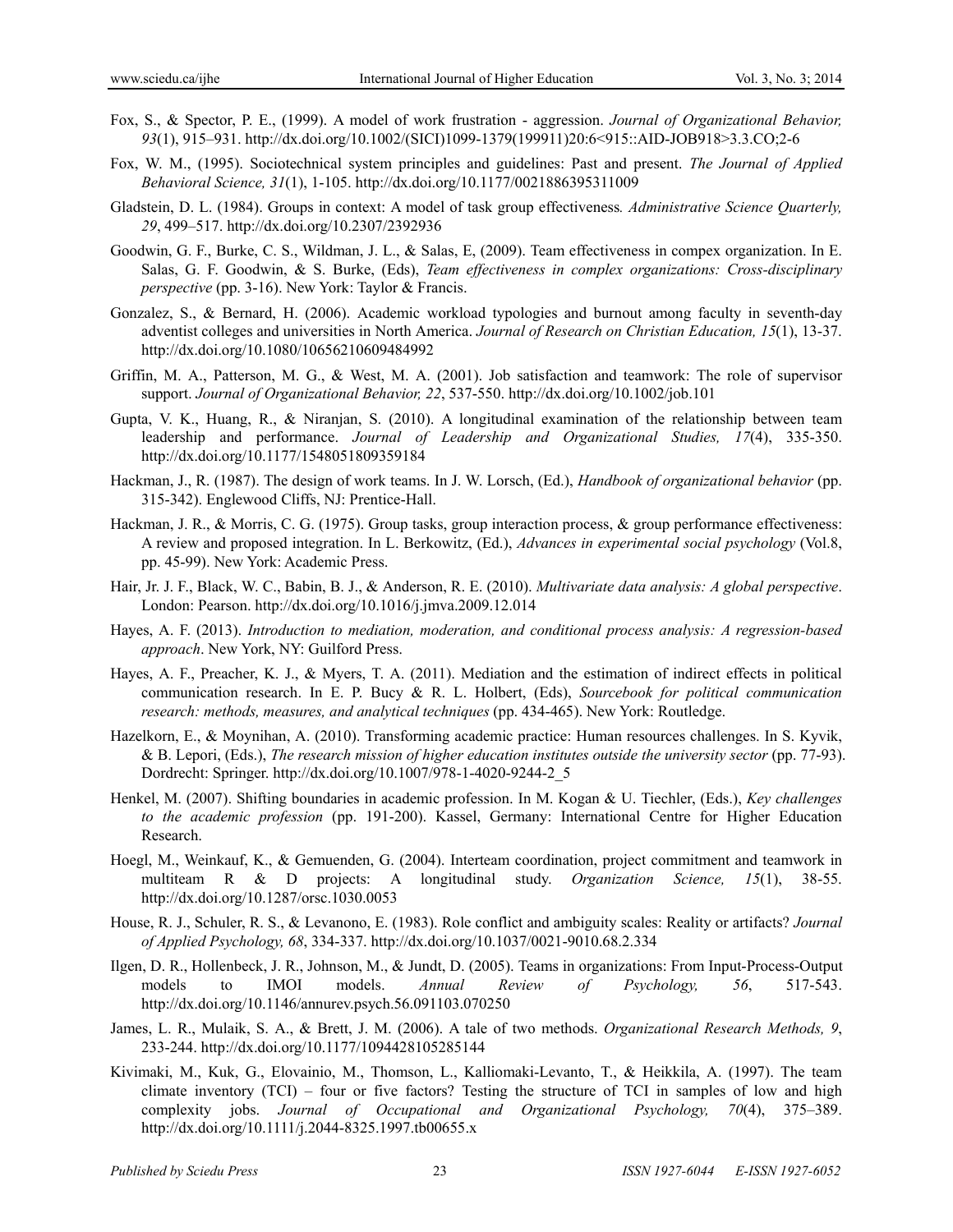Kline, R. B. (1998). *Principles and practice of structural equation modeling*. New York, NY: Guilford.

- Kline, T. J. B. (2003). The psychometric properties of scales that assess market orientation and team leadership skills: A preliminary study. *International Journal of Testing, 3*(4), 321–332. http://dx.doi.org/10.1207/S15327574IJT0304\_2
- Kotlyar, I., & Karakowsky, L. (2007). Falling over ourselves to follow the leader: Conceptualizing connections between transformational leader behaviors and dysfunctional team conflict. *Journal of Leadership and Organizational Studies, 14*, 38-61. http://dx.doi.org/10.1177/1071791907304285
- Kozlowski, S. W. J., & Bell, B. S. (2003). Work groups and teams in organizations. In W. C. Borman, D. R. Ilgen, & R. J. Klimoski (Eds.), *Handbook of psychology: Industrial and organizational psychology* (Vol. 12, pp. 333–375). London: Wiley & Sons Inc. http://dx.doi.org/10.1002/0471264385.wei1214
- Kozlowski, S. W. J., & Ilgen, D. R. (2006). Enhancing the effectiveness of work groups and teams. *Psychological Science in the Public Interest, 7*, 77–124. http://dx.doi:10.1111/j.1529-1006.2006.00030.x
- Larson, C. E., & LaFasto, F. M. J. (1989). *Teamwork: what must go right, what can go wrong*. Newbury Park, California: Sage Publication.
- LePine, J. A., Piccolo, R. F., Jackson, C. L., Matheiu, J. E., & Saul, J. R. (2008). A meta-analysis of teamwork processes: Tests of a multidimensional model and relationships with team effectiveness criteria. *Personnel Psychology*, *61*, 273–307. http://dx.doi:10.1111/j.1744-6570.2008.00114.x
- Loo, R. (2003). Assessing team climate in project teams. *International Journal of Project Management, 21*(7), 511-517. http://dx.doi.org/10.1016/S0263-7863(02)00058-3
- Lyons, M., & Ingersoll, L. (2010). Regulated autonomy or autonomous regulation? Collective bargaining and academic workloads in Australian universities. *Journal of Higher Education Policy and Management, 32*(2), 137-148. http://dx.doi.org/10.1080/13600800903440592
- Marks, M. A., Mathieu, J. E., & Zaccaro, S. J. (2001). A temporally based framework and taxonomy of team processes. *Academy of Management Review, 26*(3), 356-378. http://dx.doi.org/10.5465/AMR.2001.4845785
- Marrone, J. A., Tesluk, P. E., & Carson, J. B. (2007). A multilevel investigation of antecedents and consequences of team member boundary-spanning behavior. *Academy of Management Journal, 50*(6), 1423-1439. http://dx.doi.org/10.5465/AMJ.2007.28225967
- Mathieu, J. E., & Zajac, D. (1990). A review and meta-analysis of the antecedents, correlates and consequences of organizational commitment. *Psychological Bulletin, 108*(2), 171-194. http://dx.doi.org/10.1037/0033-2909.108.2.171
- Mathieu, J. M., Maynard, T., Rapp, T., & Gilson, L. (2008). Team effectiveness 1997-2007: A review of recent advancements and a glimpse into the future. *Journal of Management, 34*(3), 410-476. http://dx.doi.org/10.1177/0149206308316061
- McComb, S. A., Kennedy, D. M., Green, S. G., & Compton, W. D. (2008) Project team effectiveness: the case for sufficient setup and top management involvement. *Production Planning and Control, 19*, 301-311. http://dx.doi.org/10.1080/09537280802034059
- Miles, S. J., & Mangold, G. (2002). The impact of team leader performance on team member satisfaction: the subordinate's perspective. *Team Performance Management, 8*(5/6),113-121. http://dx.doi.org/10.1108/13527590210442230
- Morgeson, F. P., DeRue, D. D., & Karam, E. P. (2010). Leadership in teams: a functional approach to understanding leadership structures and processes*. Journal of Management, 36*, 5-39. http://dx.doi.org/10.1177/0149206309347376
- Musselin, C. (2007). *Transformation of academic work: Facts and analysis*. Research and Occasional Paper Series, CSHE, University of California Berkley.
- Ortega, A., Sanchez-Manzanares, M., Gill, F., & Rico, R. (2010). Team learning and effectiveness in virtual project teams: The role of beliefs about interpersonal context*. Journal of Spanish Psychology, 13*(1), 267-276. http://dx.doi.org/10.1017/S113874160000384X
- Pareek, U. (1976). Interrole exploration. In J. W. Pfiffer, & J. E. Jones (Eds), *The 1976 annual handbook for group facilitators* (pp. 211-224). La Jolla, CA: University Associates.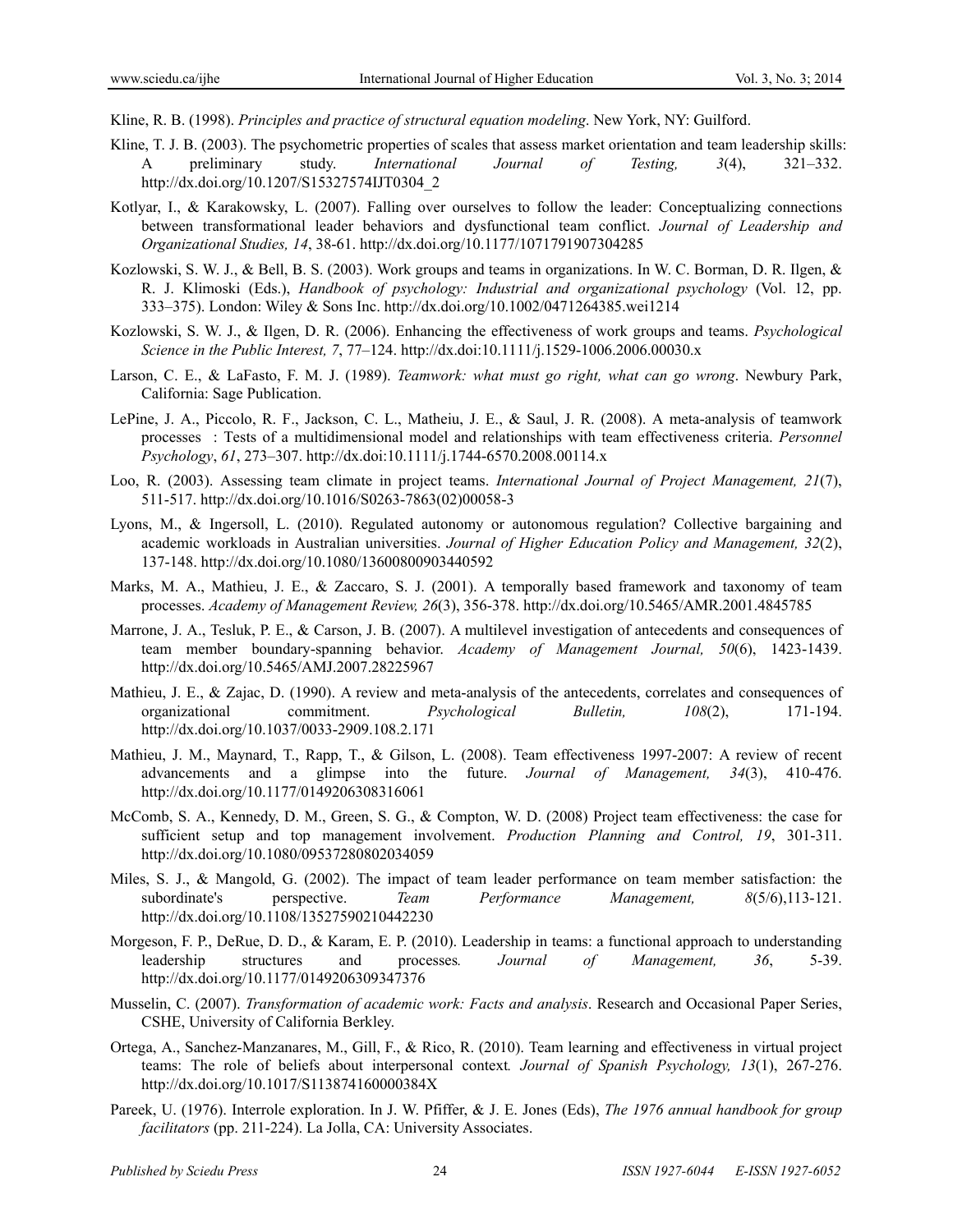- Pearce, J. A., & Ravlin, E.C. (1987). The design and activation of self-regulating work groups. *Human Relations, 40*(11), 751-782. http://dx.doi.org/10.1177/001872678704001104
- Peters, L. H., O'Connor, E. J., & Rudolf, C. J. (1980). The behavioral and affective consequences of performance-relevant situational variables. *Organizational Behavior and Human Performance, 25*, 79-96. http://dx.doi.org/10.1016/0030-5073(80)90026-4
- Peterson, M. F., Smith P. B, Akande, A., Ayestaran, S., Bochner, S., Callan, V., Cho, N. G., Jesuino, J. C., D'Amorim, M., Francois, P., Hofmann, K., Koopman, P. L., Leung, K., Mortazavi, S., Munene, J., Radford, M., Ropo, A., Savage, G., Setiad, B., Sinha, T.N., Sorenson, R., & Viedge, C. (1995). Role conflict, ambiguity and overload: A 21-nation study. *Academy of Management Journal, 38*(2), 429-452. http://dx.doi.org/10.2307/256687
- Powell, A., Gavin J., & Piccoli, G. (2006). Antecedents to team member commitment from near and far. A comparison between collocated and virtual teams. *Information Technology & People, 19*(4), 299-322. http://dx.doi.org/10.1108/09593840610718018
- Preacher, K. J., & Hayes, A. F. (2004). SPSS and SAS procedures for estimating indirect effects in simple mediation models. *Behavior Research Methods, Instruments, & Computers, 36*, 717–731. http://dx.doi.org/10.3758/BF03206553
- Preacher, K. J., & Hayes, A. F. (2008). Asymptotic and resampling strategies for assessing and comparing indirect effects in multiple mediator models. *Behavior Research Methods, 40*, 879–891. http://dx.doi.org/10.3758/BRM.40.3.879
- Proudfoot J., Jayasinghe U. W., Holton C., Grimm J., Bubner T., Amoroso C., Bielby, J., & Harris, M. F. (2007). Team climate for innovation: What difference does it make in general practice?. International *Journal for Quality in Health Care, 19*(3), 164-169. http://dx.doi.org/10.1093/intqhc/mzm005
- Rico, R., de la Hera, M. C. A., & Tabernero, C. (2011). Work team effectiveness: A review of research for the last decade (1999-2009). *Psychology in Spain, 15*(1), 57–79.
- Rucker, D. D., Preacher, K. J., Tormala, Z. L., & Petty, R. E. (2011). Mediation analysis in social psychology: Current practices and new recommendations. *Social and Personality Psychology Compass*, *5*(6), 359–371. doi:10.1111/j.1751-9004.2011.00355.x
- Ryser, L., Halseth, G., & Thien, D. (2009). Strategies and intervening factors influencing student social interaction and experiential learning in an interdisciplinary research team. *Research in Higher Education, 50*(3), 248–267. http://dx.doi.org/10.1007/s11162-008-9118-3
- Salas, E., Stagl, K.C., Shawn Burke,C., & Goodwin, G.F. (2007). Fostering team effectiveness in organizations: toward an integrative theoretical framework. In B. Shuart, W. Spaulding, & J. Poland (Eds). *Modeling complex system* (pp. 185-243). Lincoln: University of Nebraska Press.
- Shen, H. (2007). Challenges on the academic profession development posed by the changing doctoral education in China. In M. Kogan, & U. Tiechler (Eds). *Key challenges to the academic profession* (pp. 125-144). Kassel, Germany: International Centre for Higher Education Research.
- Spector, P. E. (1978). Organizational frustration: A model and review of the literature. *Personnel Psychology, 31*, 815-829. http://dx.doi.org/10.1111/j.1744-6570.1978.tb02125.x
- Spector, P. E. (1997). *Job satisfaction: Application, assessment, causes, and consequences*. London: Sage Publishing.
- Sundstorm, E., De Muese, K. P., & Futrell, D. (1990). Work teams applications and effectiveness. *American Psychologist, 45*(2), 120-133. http://dx.doi.org/10.1037/0003-066X.45.2.120
- Tanaka, J. S., Panter, A. T., Winborne, W. C, & Huba, G. J. (1990). Theory testing in personality and social psychology with structural equation models: A primer in 20 questions. In C. Hendrick & M. S. Clark (Eds.), *Research methods in personality and social psychology. Review of personality and social psychology*, (Vol. 11, pp. 217–242). Thousand Oaks, CA, US:Sage Publications
- Tannenbaum, S. I., Beard, R. L., & Salas, E. (1992). Team building and its infl uence on team effectiveness: An examination of conceptual and empirical developments. In K. Kelley (Ed), *Issues,theory, and research in industrial/organizational psychology* (pp. 117–153). Amsterdam: Elsevier. http://dx.doi.org/10.1016/S0166-4115(08)62601-1